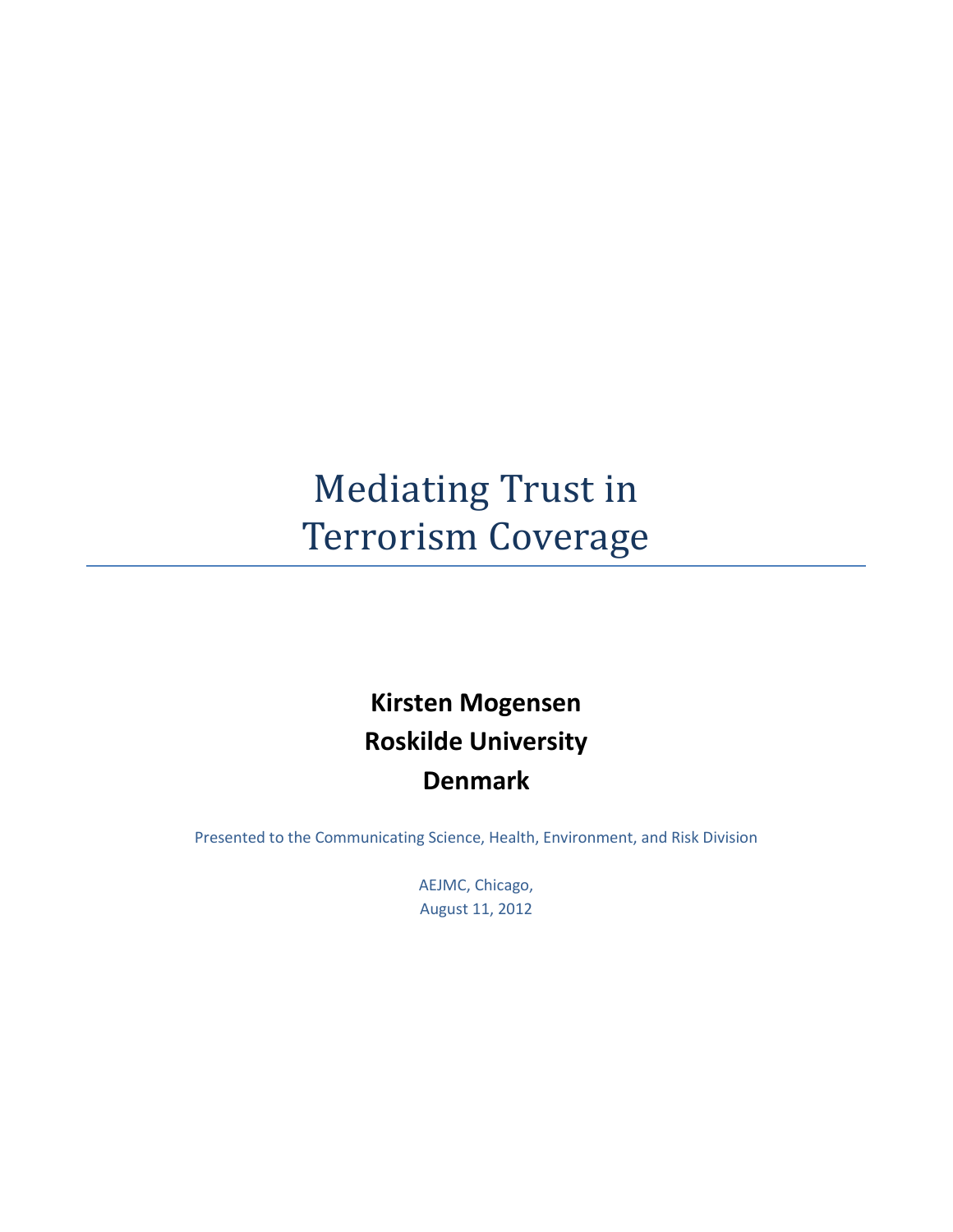## <span id="page-1-0"></span>**Abstract**

Mass mediated risk communication can contribute to perceptions of threats and fear of "others" and/or to perceptions of trust in fellow citizens and society to overcome problems. This paper outlines a crossdisciplinary holistic framework for research in mediated trust building during an acute crisis. While the framework is presented in the context of television coverage of a terror-related crisis situation, it can equally be used in connection with all other forms of mediated trust.

**Key words:** National crisis, risk communication, crisis management, television coverage, mediated trust, 911, rescue operation, audience, journalism, trust.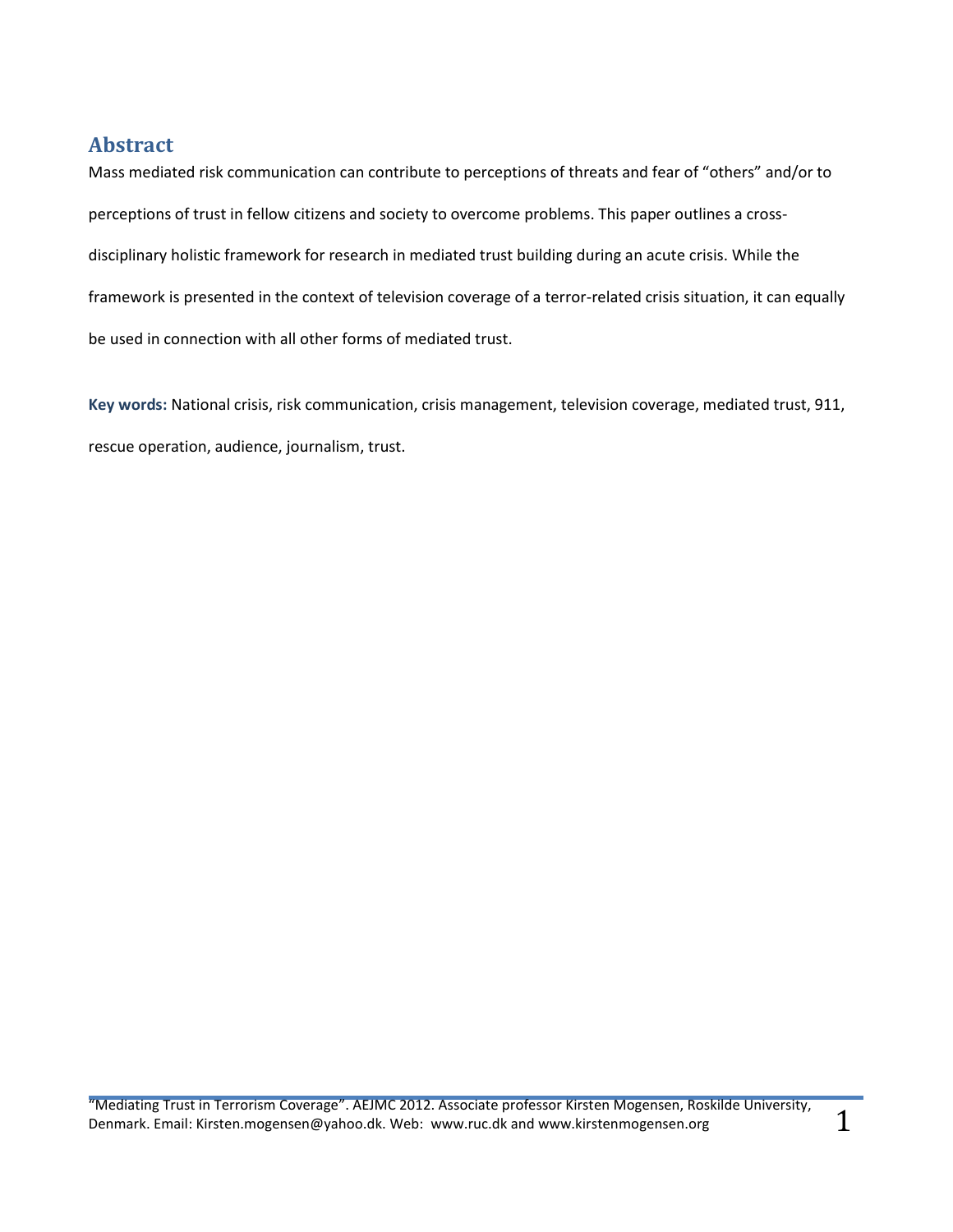# **Contents**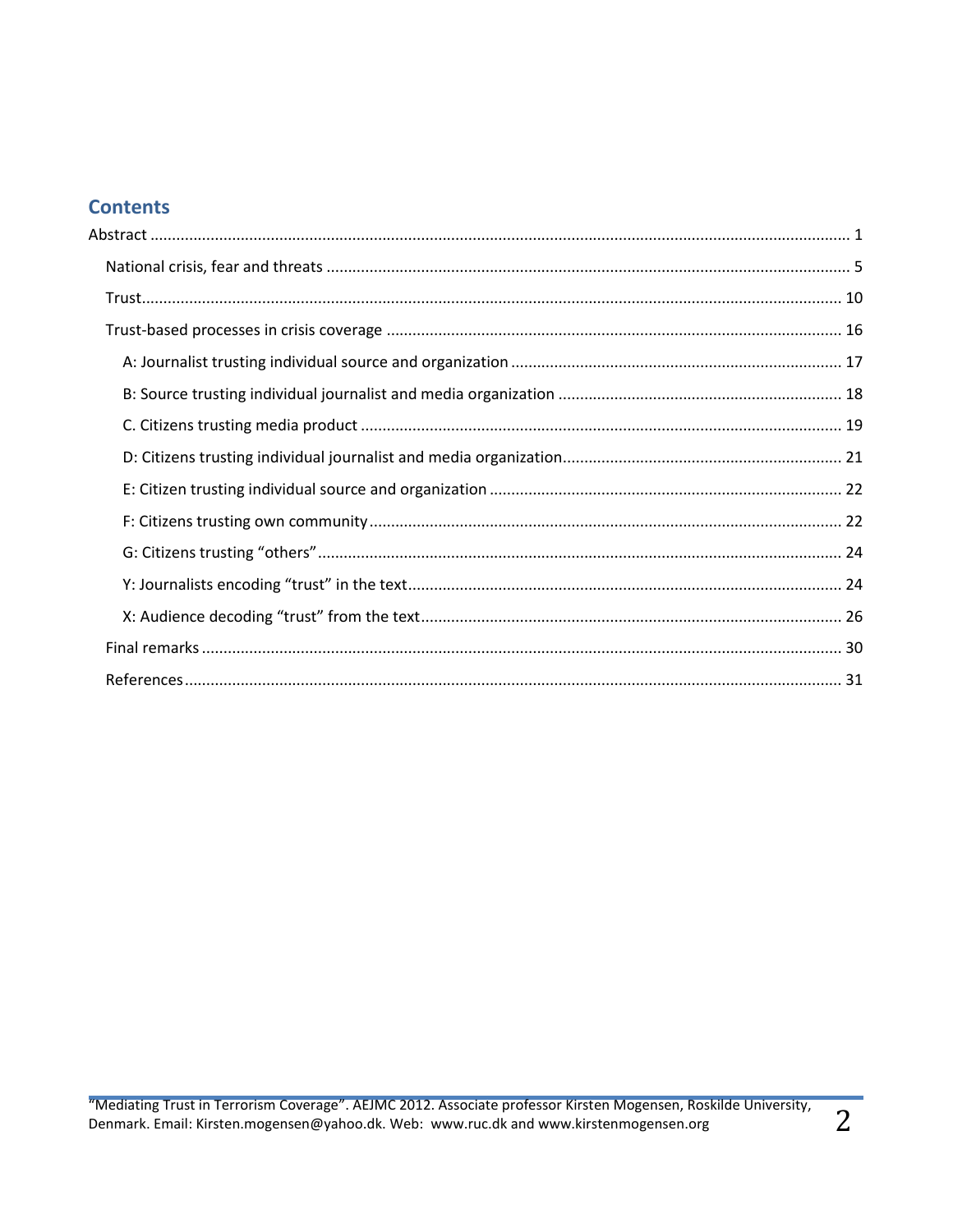*By Kirsten Mogensen<sup>i</sup>*

Global terrorism as a topic has been on the top of the news agenda since the turn of the century, and unfortunately we might expect global terrorism to continue to randomly threaten civilians in the next decade. The World Economic Forum in its 2012 report examines 50 global risks. In a scale from 1-5, 469 experts and industrial leaders worldwide rated both the likelihood and impact of terror attacks at +3.5 over the next decade (World Economic Forum 2012: 13, 40). With regard to the risk-situation in general, the World Economic Forum in its conclusion writes:

> Three common, crosscutting observations emerged from the varied groups of experts consulted to construct the three cases:

- Decision-makers need to improve understanding of incentives that will improve *collaboration* in response to global risks
- *Trust, or lack of trust*, is perceived to be a crucial factor in how risks may manifest themselves. In particular, this refers to confidence, or lack thereof, in leaders, in the systems which ensure *public safety* and in the tools of communication that are revolutionizing how we share and digest information
- Communication and information sharing on risks must be improved by introducing greater *transparency* about uncertainty and conveying it to the public in a meaningful way (World Economic Forum 2012: 49, *my emphasis*)

Collaboration, trust and transparency are seen as fundamental factors in the effort to handle risks and ensure public safety, while communication and other forms of information sharing are among the tools. In notes from a plenary session in the World Economic Forum on January 27, 2012, Evans writes:

Trust in elected politicians has declined sharply and government has become the least-trusted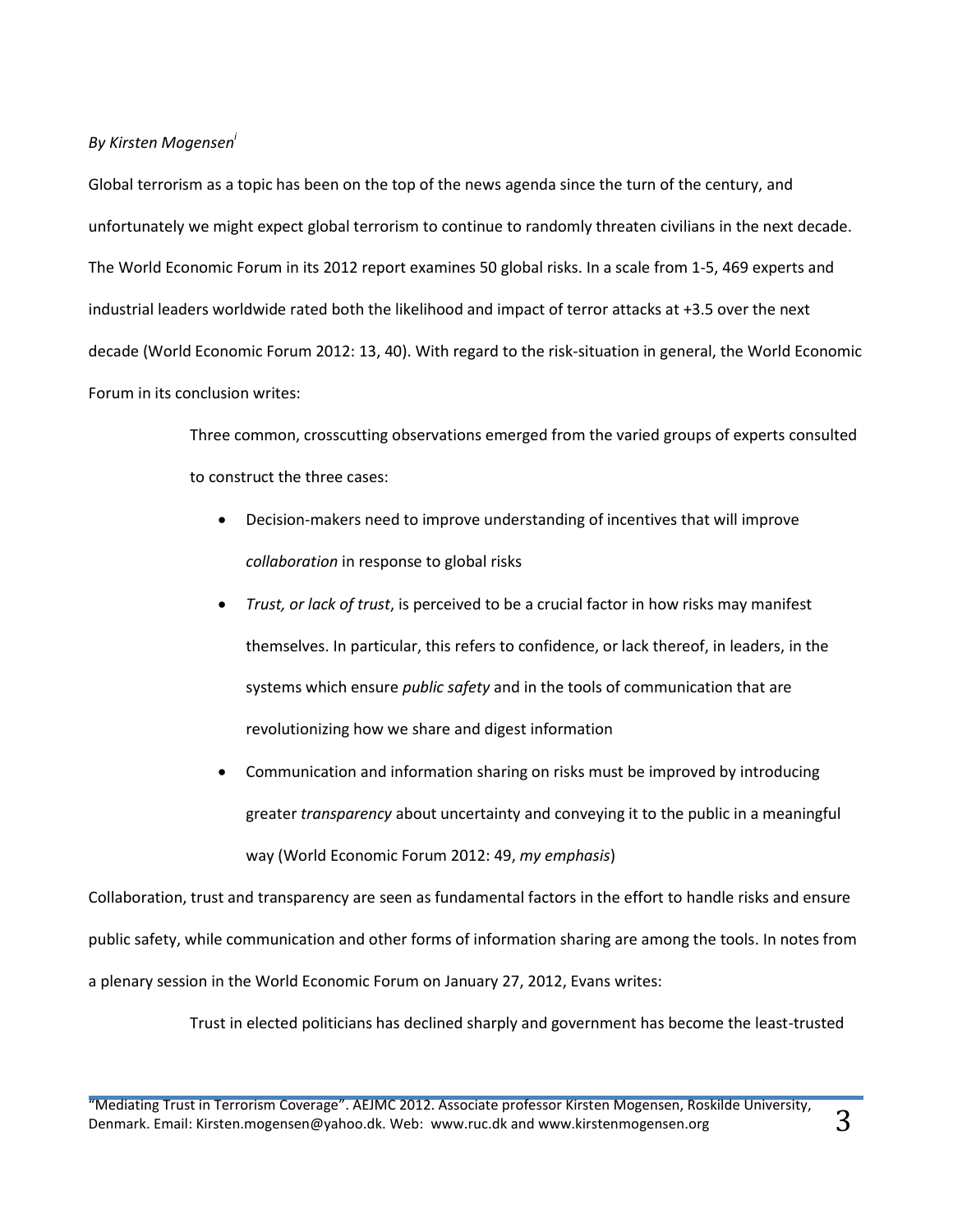institution in a range of key countries, followed by company chief executives, according to an authoritative opinion survey. In the Eurozone, 65% of the population does not trust their governments to tell the truth, the survey showed. At the same time, trust in the media has risen after a long period in which it was held in low esteem; non-governmental organizations (NGOs) are collectively the world's most trusted institutions (Evans 2012).

Again we see the emphasis on trust. When people do not trust their government to tell the truth, it might be based partly on past personal experiences with these leaders, including the experienced consequences of their policies, and partly on the form and content of mediated information. The topic of this paper is the mediated information that contributes to a perception of other people – including societal leaders and fellow citizens - as being trustworthy or not trustworthy. The general trust in other people and public institutions that we refer to as *social trust* is important for a society to function. In a review of literature, Bakir and Barlow summarize some of the benefits of social trust, including its ability to hold a society together; facilitate business and other forms of exchange between citizens; motivate people to engage in political life as well as to contribute to civil society; and make it possible for democracies to function (2007: 13).

This paper is explorative. It is an attempt to outline a holistic framework for research in *mediated trust building* in connection with a terror-related crisis situation. Without ignoring the complexity of communication during a crisis (Greenberg 2002), a simplified mass communication model is used as a point of departure, and when appropriate, it draws on examples from the 911 coverage on the major television networks in the United States. While there have unfortunately been numerous terrorist attacks since, the 911 is especially useful for a case study of this type for a number of reasons that distinguish it from later attacks, incl. it is very well documented and most of the American citizens were focused on a few news channels (Greenberg 2002), which create a sense of shared memory. The author has published several studies of the 911 coverage (Mogensen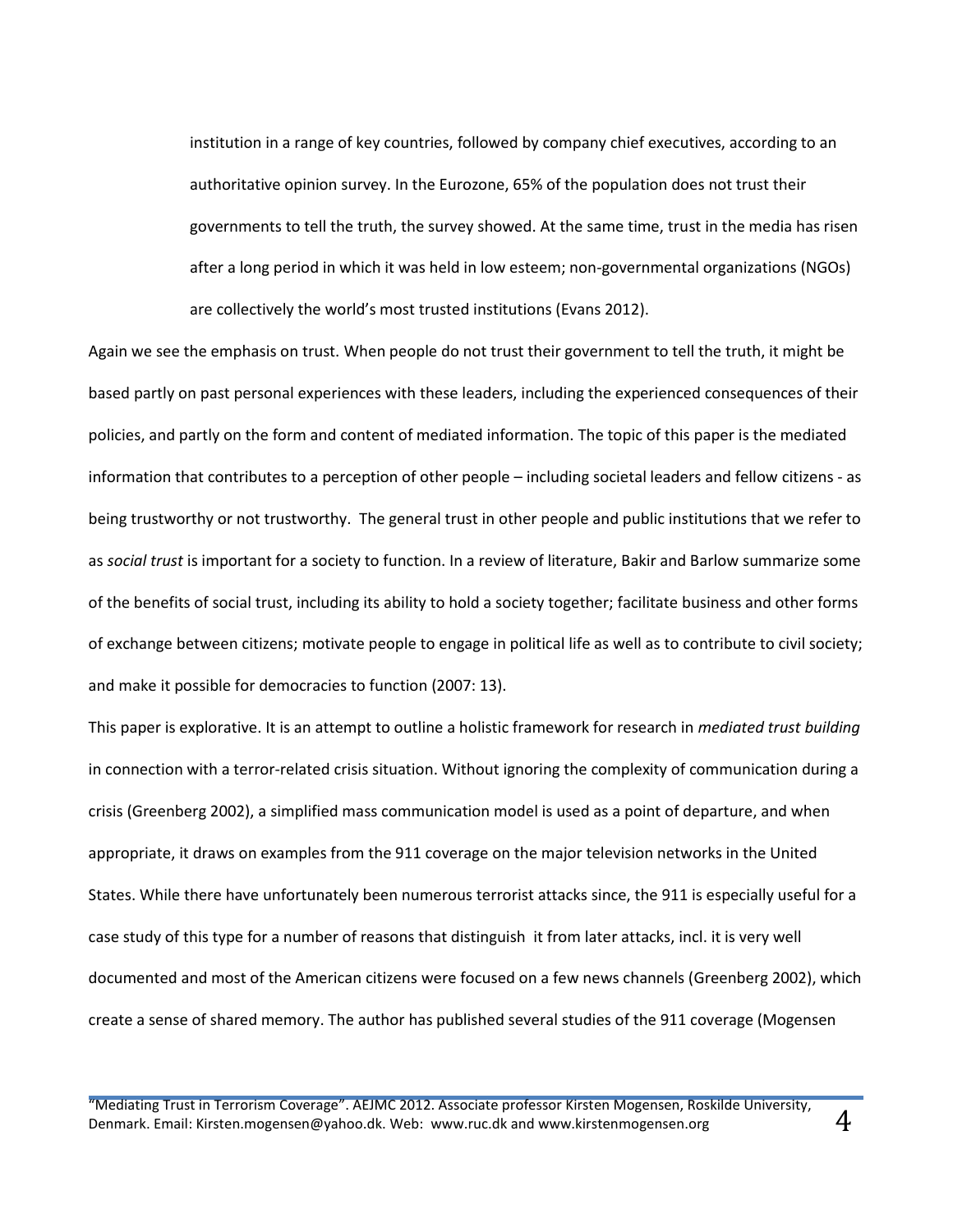2011A, 2011B, 2011C; Mogensen 2010; Mogensen 2008; Mogensen 2007; Mogensen, Lindsay, Li, Perkins & Beardsley 2002), but this paper introduces a new perspective and a framework for further studies of trust in connection with crisis communication in general.

The World Economic Forum writes about social trust in connection with risks, and in scholarly literature social trust is also seen as contrary to uncertainty and fear of others. In understanding social trust, it might be helpful to look at some of the characteristics of a society in a crisis situation and of a society in fear.

#### <span id="page-5-0"></span>National crisis, fear and threats

Terror by its very nature creates fear felt by the people directly affected and by society in general. While hostile soldiers in accordance with the Geneva Conventions must be identifiable, citizens normally do not know who the terrorists are before they act. Following the terror attacks, citizens usually learn about their personal history, and according to media reports, the terrorists' friends and relatives have been equally surprised because the terrorists were known to them as ambitions students (New York 9.11.01), family men(London 7.7.05) or an innocent looking youngster (Oslo 22.7.11). Since the terrorists blend in with the rest of the population before their atrocities and do not show signs of irrational behavior citizens do not know what to look for and therefore do not know whom to trust. Because citizens cannot spot the terrorists before they act, terrorism creates a fear of other people in general. Altheide blames the mass media for contributing to this uncertainty, distrust and fear of fellow citizens:

> When few attacks come from foreigners, we are instructed to be wary of our own citizens who might turn against us (2010 p. 151).

In accordance with terrorism logic, creating fear and social distrust is a main purpose (Spiegel 2002:X; Conboy 2006) because lack of social trust is assumed to lead to a breakdown of the form of society that the terrorists oppose. To avoid a breakdown of societal institutions, the leadership is challenged with the task of conveying a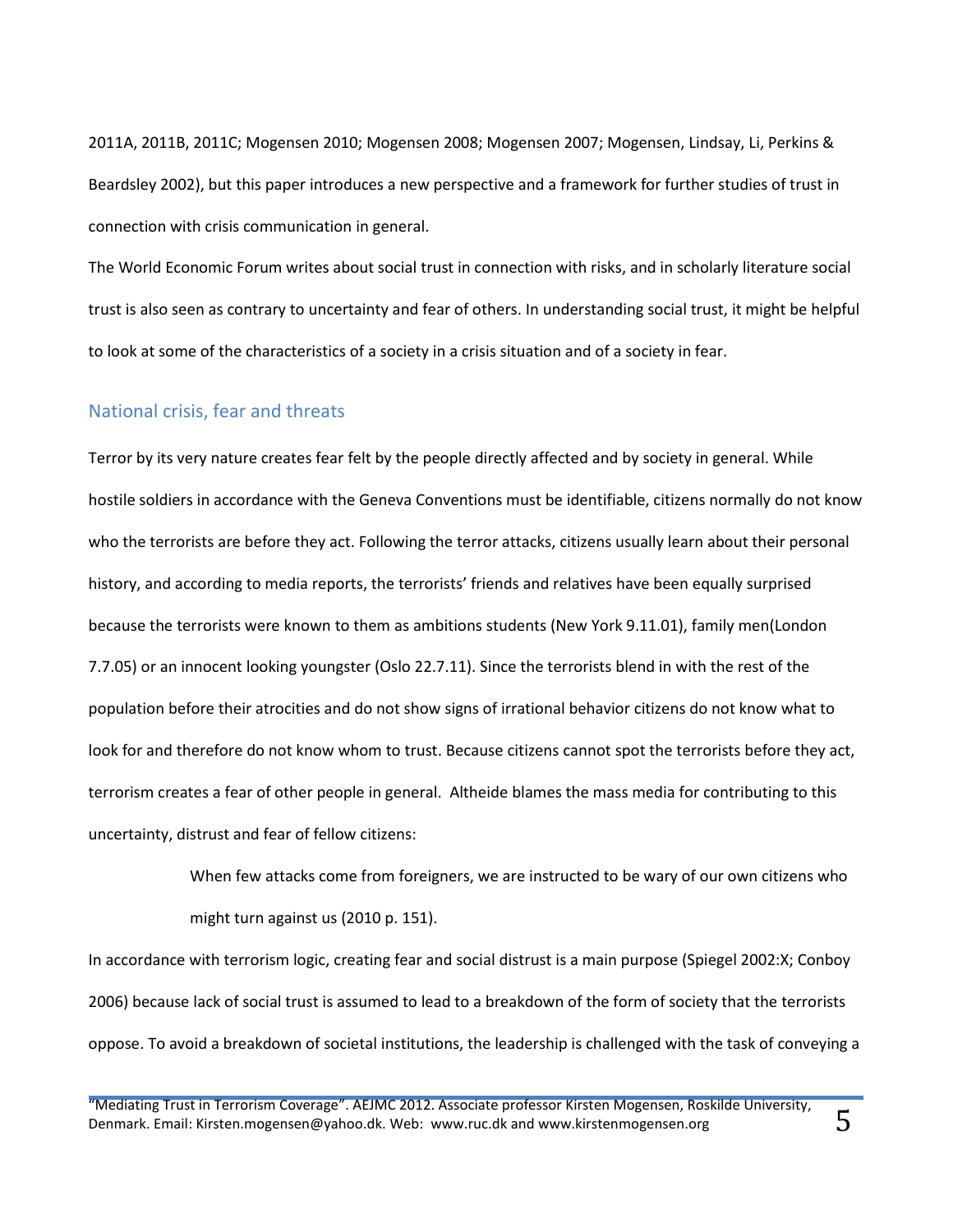feeling of social trust to the public. In short then, what terrorists and societal leadership are fighting over is the cohesiveness of society. Trust can be seen as social glue (see Bakir & Barlow 2007: 13 for references). Remove the glue, and society disintegrates. Referring to Rosenthal et al., 1989, Ansell et al writes:

> We speak of crisis when a threat is perceived against the core values or life-sustaining functions of a social system, which requires urgent remedial action under conditions of deep uncertainty (2010: 196).

Neal in his book "National Trauma & Collective Memory" (1998) writes that national trauma has "disruptive effects" on the "institutional underpinnings of the social order" (1998: xi); feed into "overriding forms of collective fear and anxiety" (1998: x), and "shared values are threatened." Because of the related anger, a "volatile situation frequently develops" and the "discourse throughout the nation is directed towards repair work" (1998: 5). Neal:

> Perceptions of evil reflect the frustrations of human effort and an awareness that one's own sense of morality and decency is not shared by others ….The major task, individually and collectively, is that of integrating the traumatic event into the fabric of social life in order to make it less threatening (1998: 6, 12)

To survive, we as humans will always make assumptions about cause and effect, including assumptions about the behavior of other people. What is lost and needs to be repaired in connection with a terror-related crisis is *trust* on several levels (Neal 1998: 4-5):

- *Trust* in one's ability to foresee the behavior of other people, because such a crisis makes people "uncertain about what they should or ought to believe";
- *Trust* in other people as moral beings, because without such trust people feel vulnerable and personally insecure; they see themselves as "moving into uncharted territory."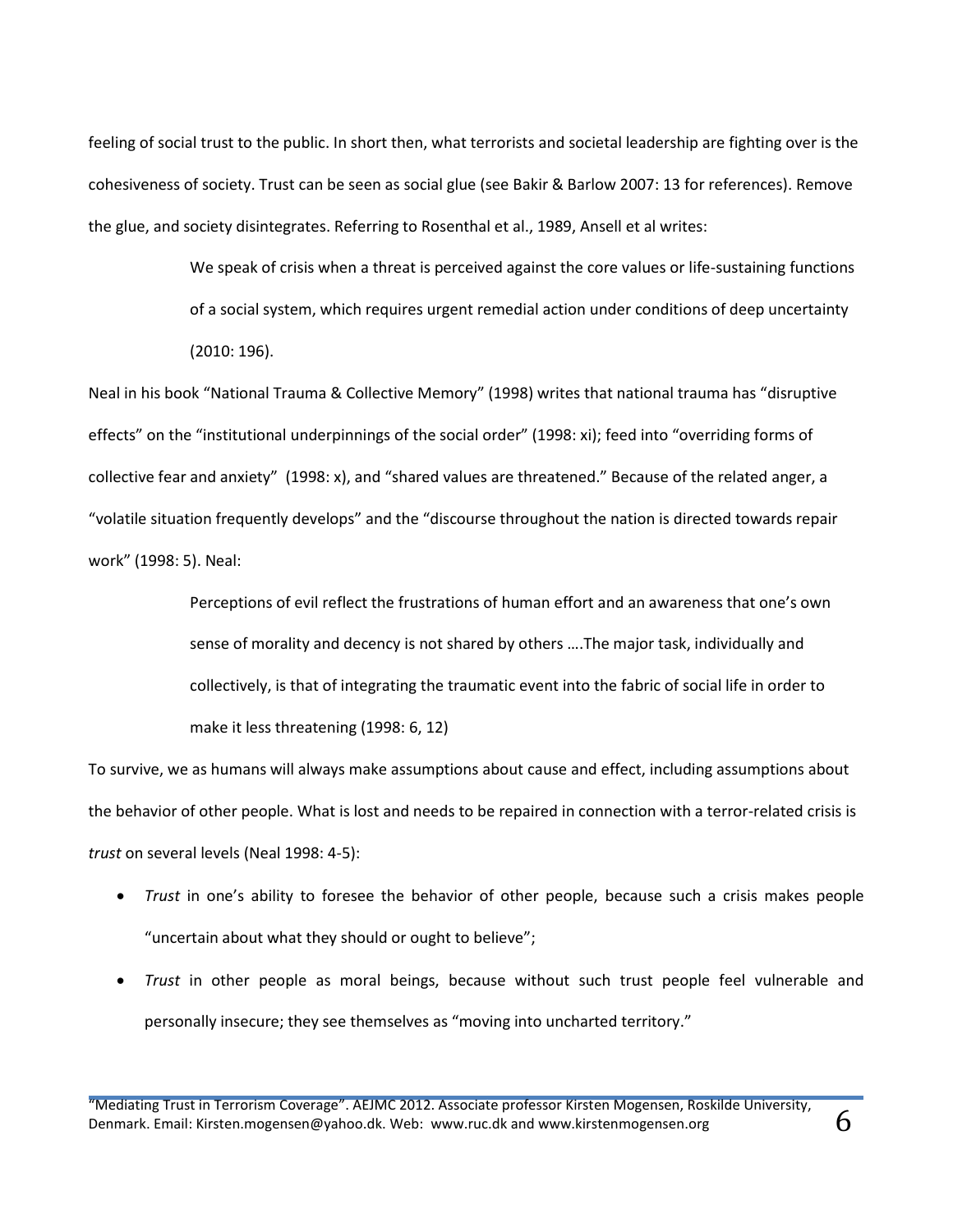At least since September 11, 2001, words like risk, fear and threat are constantly used by scholars to describe the lack of general trust in society. With reference to well-known intellectuals like Ulrich Beck (2006), Anthony Giddens (1999), Jürgen Habermas (1997) and Niklas Luhman (2008), Nohrstedt writes about decision-making "in situations when decisions have to be made based on uncertain knowledge and when security matters are involved":

> Several leading theorists regard the fundamental problems of decision-making in present day society to be the unforeseen consequences and accompanying challenges of legitimacy and trust …. Particularly with reference to media construction of dangers and risks, the central focus of politics, public debates, cultural concerns, et cetera, seems to have shifted from risk distribution to dissemination and promotion of fear messages and speculative threat scenarios (2010: 10-

11).

In the literature, risk communication is usually associated with fear and lack of trust. Altheide:

The prevailing context of risk communication is fear, or something to be dreaded, avoided or even intervened against in order to keep us safe …. A risk discourse grounded in fear of the future has become more prevalent; particularly fear of uncertain interactions and involvements with 'others' either as foreigners, criminals or terrorists (2010: 147, 155).

For decade media scholars have examined how the media cover risks and threats. Nohrstedt argues that mass media not only report about risks, but that they actively contribute to a sense of uncertainty and distrust in the global society for example because they report about risks as threats, which mean that the media transmit the message that there is someone who deliberately exposes us to a danger (Nohrstedt 2010: 26). We do not want to accept such threats. We require action from politicians and others, but do not know whom to trust. The mass media question authorities, resulting in skepticism regarding traditional authorities. As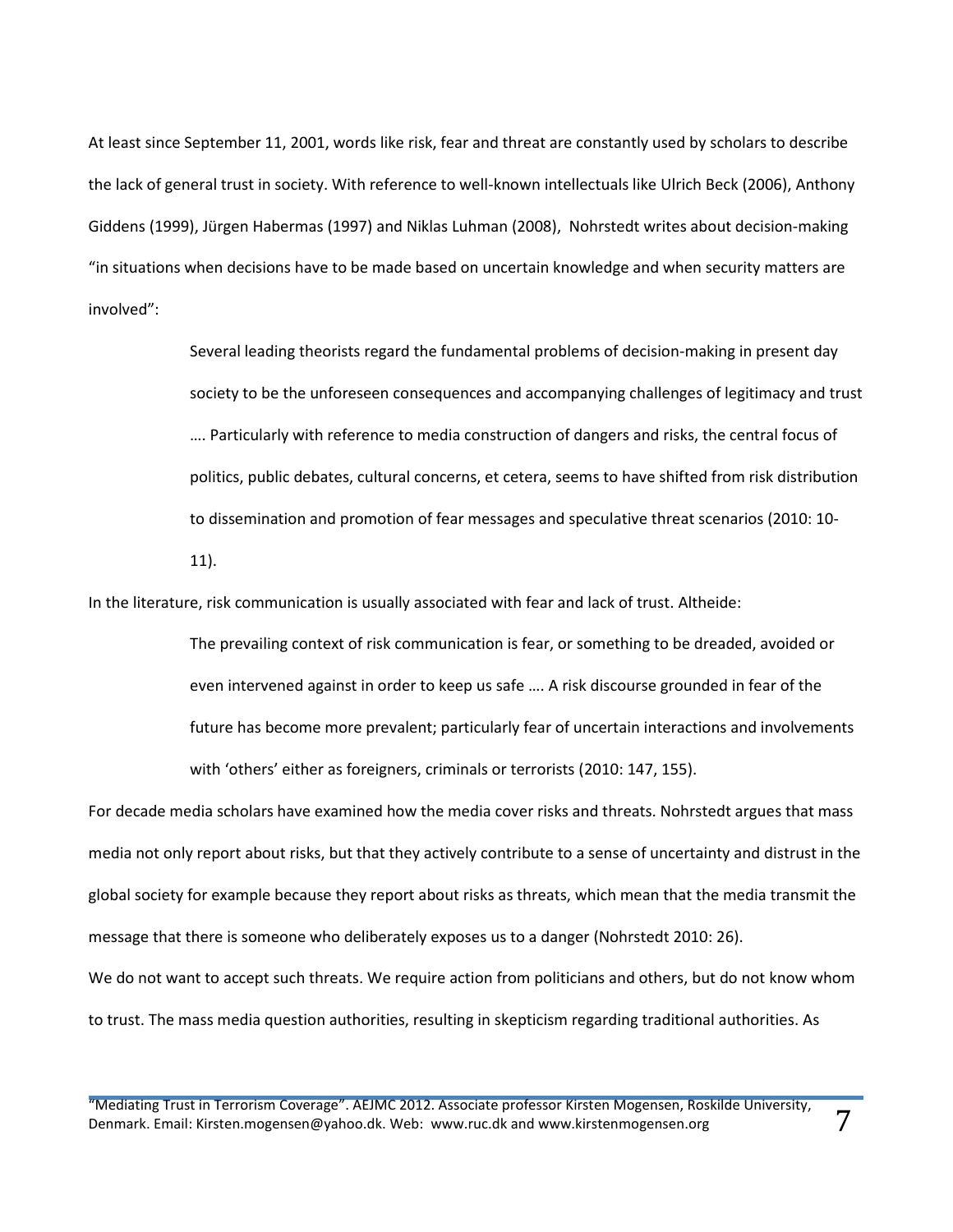traditional authorities have lost their truth-monopoly, mass media have filled the gap and have gained increased influence over the public debate, according to Nohrstedt.

Ulrich Beck wrote about the *risk society* and Nohrstedt writes about the *threat society,* which he considers to be a later stage of the risk society. In the threat society, we are not only focused on the risk of natural disasters or scientific and technological development, but in addition we also fear people who are different from us. Mass media create or at least increase this fear of others (Nohrstedt 2010: 11). Five points characterize the political discourse in the threat society according to him:

- Threats and dangers dominate the political rhetoric.
- Political conflicts are increasingly about different priorities between various threats.
- Political changes are driven by worst-case scenarios.
- The dominating threat perceptions replace each other at an increasingly higher pace in the public discourse.
- Political and social identity increasingly takes the shape of a vulnerable and exposed individual who does not dare to trust his/her fellow-citizens (Nohrstedt 2010: 35).

Depending on the coverage, the mass media can impact us so that we become either more fearful or more

trusting. Referring to Boin et al (2005), Altheide (2002) and Eide et al (2008), Nohrstedt writes:

Among both decisions-makers and researchers, it is believed that the media can play it both ways – either escalate fear, animosity and conflict or contribute to trust, de-escalation of fear and conflict resolution (2010: 10)

I will illustrate it this way: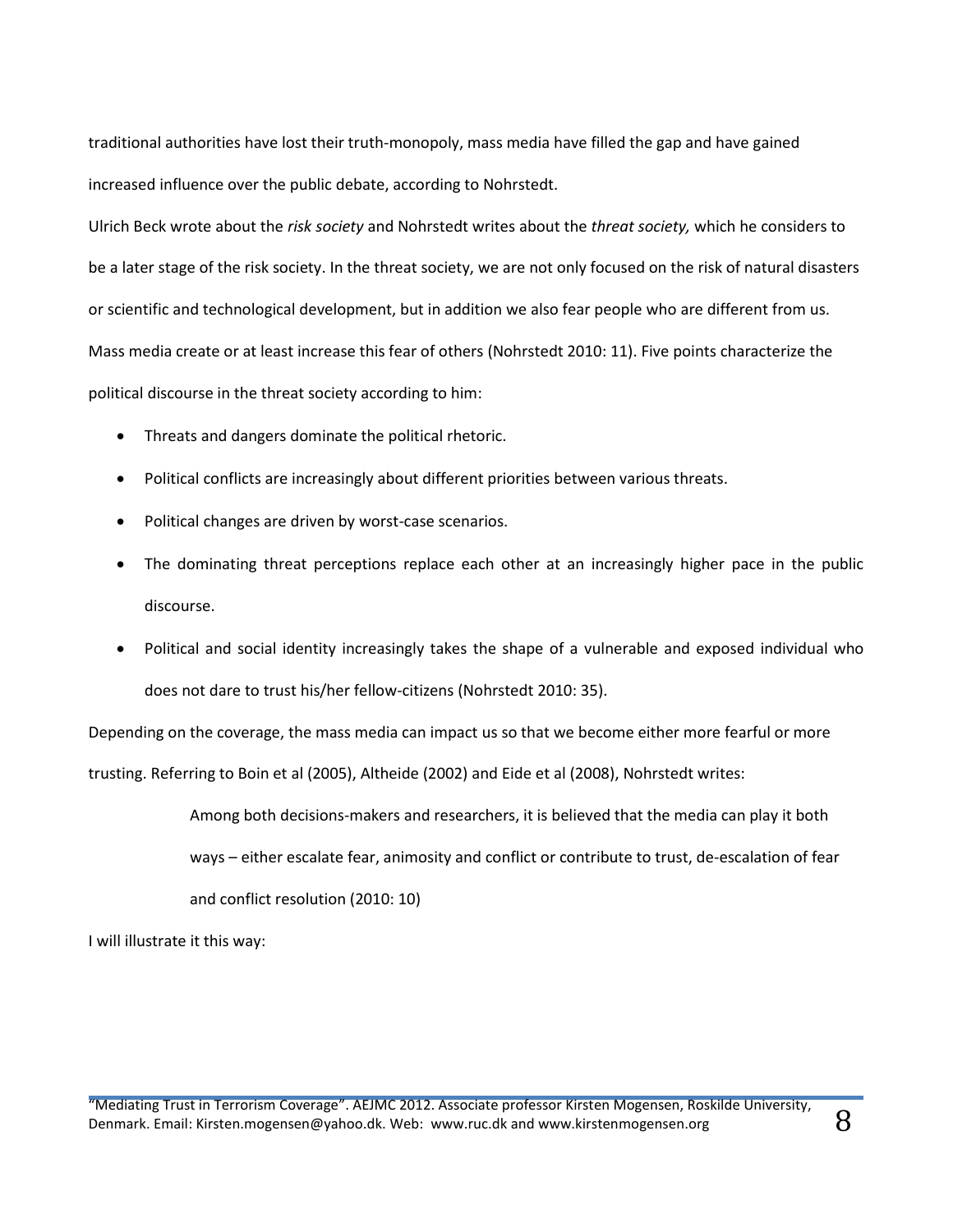

Figure 1 : Most disasters in our time are *unpredictable,* and they cause death, suffering, pain and fear around the world. Media cover the disasters and while doing so they also send coded messages to the audiences as to who are threatening and who can be trusted. The media audiences interpret the media messages and construct their own perceptions of reality. The emotional response might be fear of or trust in the various actors.

Risk communication moves hand in hand with what Altheide terms "the discourse and the politics of fear" and

"the face of fear is expanded surveillance." "All have become more prevalent since the 9/11 attacks on the

United States" (Altheide 2010: 152). He also writes that:

Fear limits our intellectual and moral capacities, it turns us against others, and it changes our

behavior and perspective, and makes us vulnerable to those who would control us in order to

promote their own agendas ….We monitor and we discipline and punish; but above all, we tell

mass mediated stories framed by symbolic manipulators of a society in control and out of

control, infused with the discourse of fear (2010: 150, 155).

The public expects government to protect it against criminals, including terrorists, and citizens insist on

knowing to what degree the government truly understands the causes of the threats and are able to provide

the security. Richards:

If, as seems likely, anxieties about terrorist threats intensify, we are likely to see an awareness of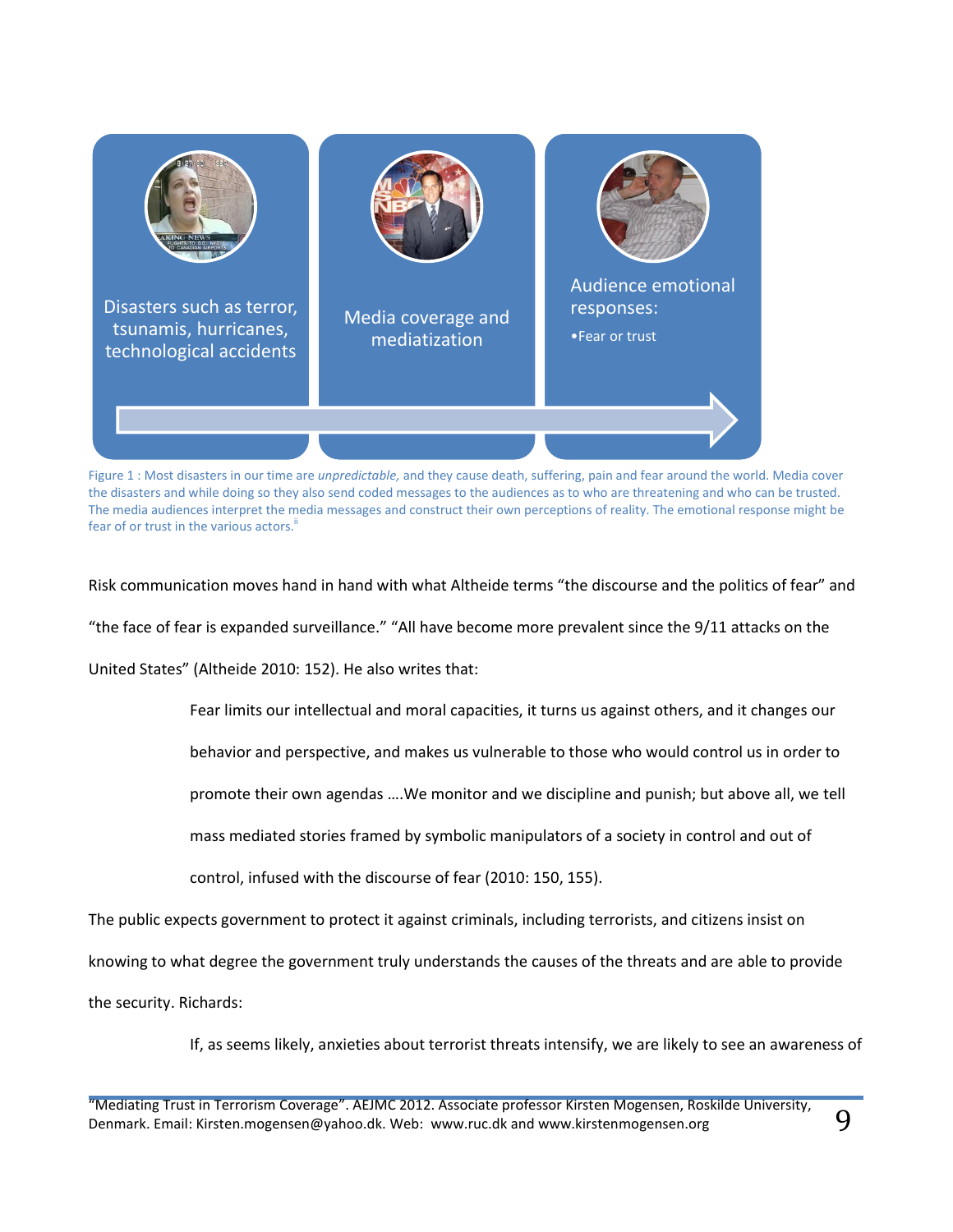the protective responsibilities of government coming increasingly into the public mind, and expectations and demands for protection to be stepped up….In order to trust a government to protect its people against attack, we must trust its capacity to perceive and understand the source of the attack. This is often a matter of trust in the competence of the government, rather than trust in its moral integrity, although the two cannot always be cleanly separated, and there is always a moral dimension (2007: 65, 67).

Richards adds that people do not want to trust leaders who seem to have limited understanding, and that they will also trust their own responses more, if they are guided by a government they trust (2007: 67). In order to demonstrate their competency to the public, governments need to communicate through mass media, and citizens are depending on mass media for the information and explanations that can guide them in their decisions. In the following, *mass media* is used as a short term for *editorial content* in *news media and other media within the field of professional journalism*.

#### <span id="page-10-0"></span>Trust

Based on the literature review, it is clear that the disadvantage of the risk-threat-fear reaction to terrorism is damage to the public's feeling of security, the cohesiveness of society and the collective intelligence. Society as a whole would probably be better able to respond appropriately if it is possible to convey a sense of social trust, including a general trust in fellow citizens, government and social institutions. It is assumed that mass media influence the level of trust and fear among citizens. Richards:

> While we will be unable to demonstrate direct causal links between the content of media discourse and the ambivalence towards government … we know that the media content plays a crucial role in the dynamics of public opinion, giving shape, focus and confirmatory expression to powerful forces of public feeling (2007: 68)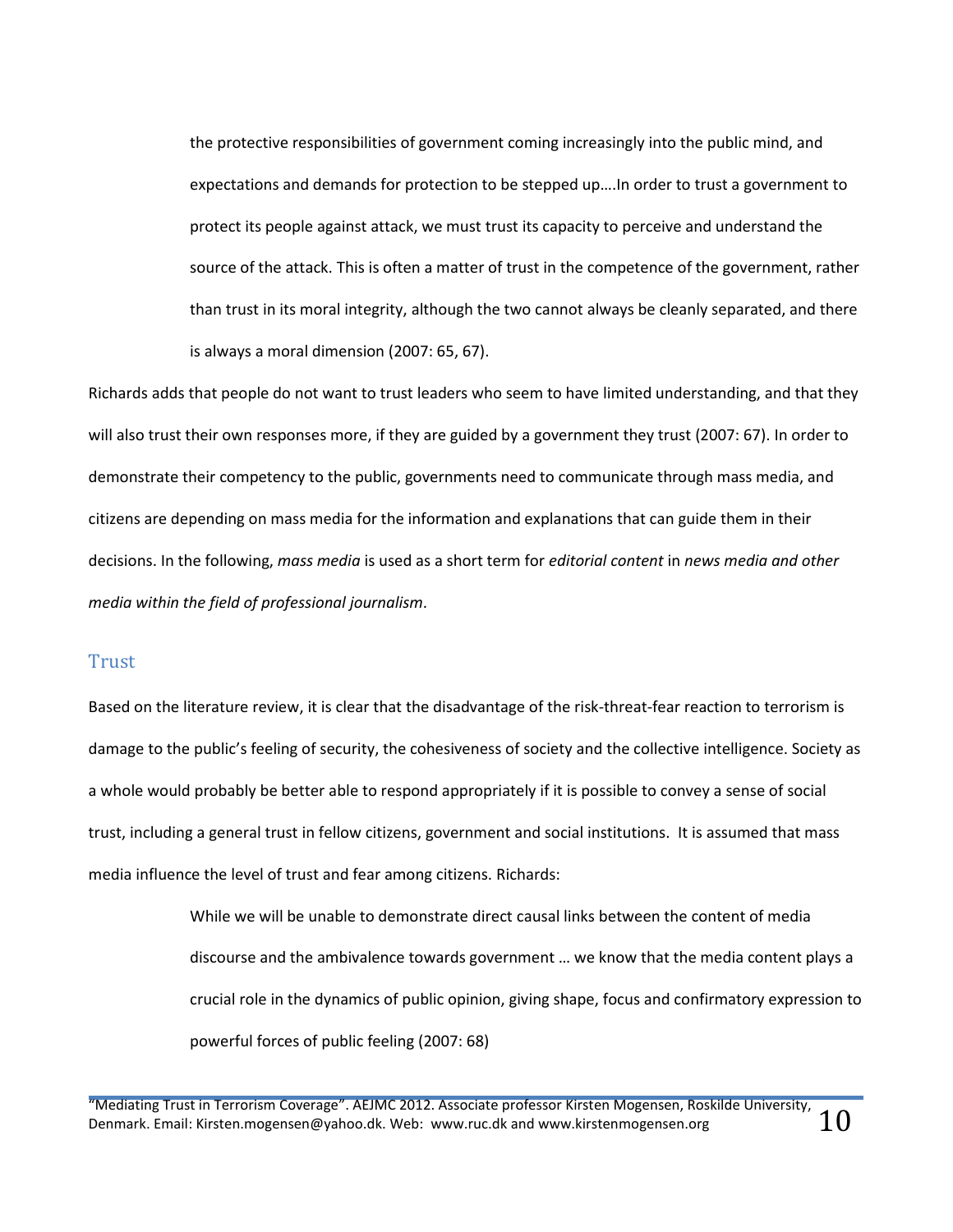If mass media have a role to play in binding the country together (Carey 2002: 78; Bakir & Barlow 2007: 12) during a crisis, then media professionals need to know the recipe for the glue. While many communication scholars have been engaged in studies of how mass media contribute to the experience of threats and fear in society, fewer have studied how mass media might contribute to the experience of trust (Bakir & Barlow 2007: 17). However, a growing community of scholars from different disciplines is interested in trust research. The following literature review is cross disciplinary and elements have previously been presented in a working paper (Mogensen 2011D).

Basic trust can be developed in the relationship between a newborn baby and its caretaker (Erikson 1993). However, in connection with a terror-related crisis, risk is the point of departure and therefore also a foundation for trust. When a person (A) does not know for sure how another person (B) will reach, A can chose to trust B or not to trust B. If A choses to trust B, then A faces a risk. As a constructed example, remember one of the men whom television showed running away from the towers on September 11, 2001. He is hurt and can hardly breathe because the cloud of dust seems to be right behind him all the time. As he runs, he sees a fast-food shop and tries to get in, but the woman inside fears that if she opens the door, the dust cloud will enter her shop and maybe suffocate her. He might trust that she will help because he himself would have felt a moral obligation to help in that situation and he expects fellow citizens to share his norms for moral behavior. The woman might indeed open the door and help him, but she might conversely leave him to die, let him in just to steal his belongings or accuse him of crimes. She is also taking a risk if she opens the door because the dust cloud might enter, or the man might turn out to be a criminal.

People are facing similar risks when they listen to advice from public institutions and mass media. As a documented example, some people were trapped on the 86th floor in the North Tower. Sports anchor Janib Abreu, WABC-TV, New York, called one of them, Jim Gartenberg, and asked him if he would talk to ABC News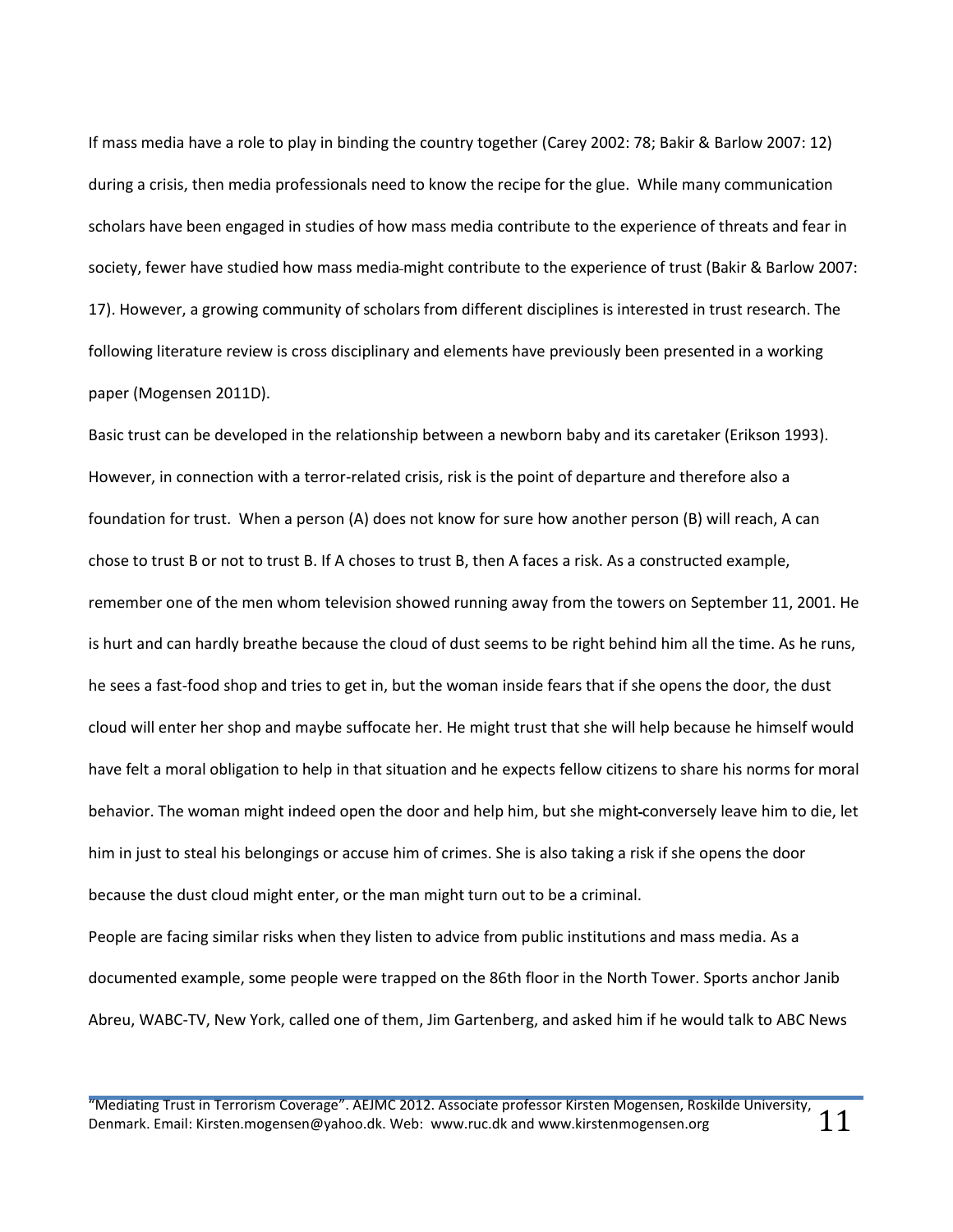anchors live on the air. He accepted and "sounded brave and composed" on the air, while 15 minutes later he was suffocating (Spiegel 2002: 89, 94). Later Abreu wrote:

> He asked me what he needed to do. I couldn't fathom what he was going through. I couldn't relate to it. He sounded scared to me. He said he was on the eighty-sixth floor. I told him he would be okay, that help was coming. I was scared….I should have just told Jim to run like hell (Gilbert et al 2002: 27).

Correct information can be lifesaving while wrong information may cause death, especially in a disaster situation. When people choose to trust another person, it is a future-oriented judgment in which the judge has a stake, according to Vanacker & Belmas:

Trust, then, is linked to risk. The higher the stakes are, the harder it is to earn trust (2009:113). From a phenomenological point of view, there are at least two moral agents involved in a trust exchange: trustor and the trustee. The trustor is the one who is faced with the problem of whether or not to trust. The trustee is the person being evaluated.



Figure 2. The blue face is a symbol of the trustor. He evaluates the red face and decides whether or not to trust him. The red face is termed trustee.

Trust is expressed toward another moral agent as an indented action as when a man on the 86<sup>th</sup> floor chose to

trust a journalist. Trust is always relational (Clayman 2010: 255; referring to Gilson, 2003), and it cannot apply

to the information provided but only to the messenger. It is the trustee's morality and competency that the

trustor evaluates. Even the most competent person with high moral standards can convey wrong information,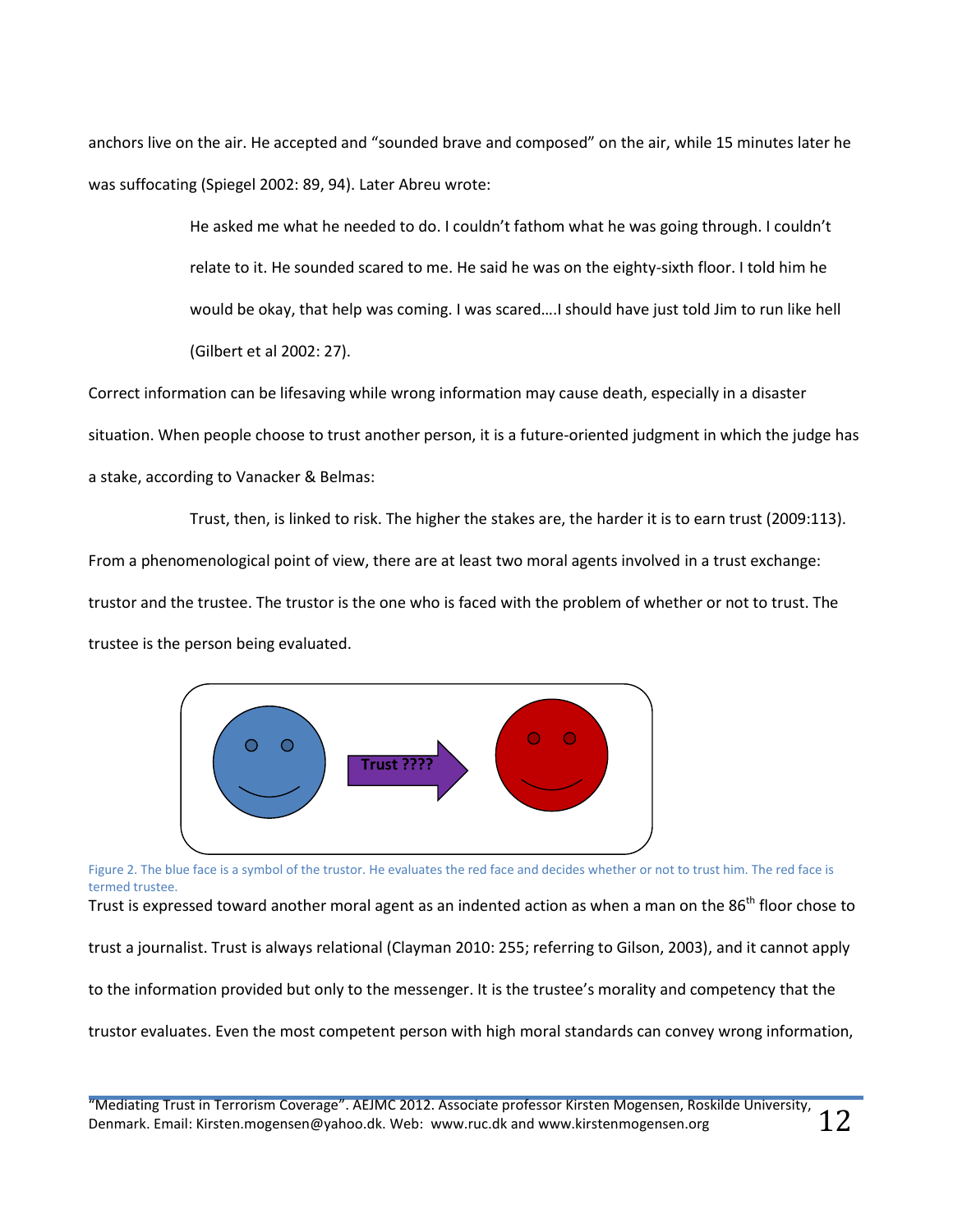as was the case with information given to the people on 86<sup>th</sup> floor. While the consequences were awful, they do not discredit the messenger's morality because he had good reasons to believe that the information was correct, but, as it turned out, he did not have full understanding of the situation and should not have been trusted. Vanacker & Belmas:

> Trust is always put in another moral agent, a person or institution that can validate or invalidate that trust (2009: 117).

Trust then is the result of trustor's judgment of whether or not to believe that the trustee will "fulfill certain expectations in the future" Vanacker & Belmas (2009:112). Trustors can never be certain, because if they knew for sure, there would be no need for trust. For that same reason, trust "cannot be said to be true or false"( Vanacker & Belmas 2009:111), and we cannot use the term trust to describe impartial evaluations. Trustors shows their intent to trust, for example when they buy a newspaper or watch television news to get relevant, correct information about public affairs. Vanacker & Belmas write:

> Intent in the sense of purposefully engaging in a relationship is crucial to a conception of trust between media and audience (2009:115)

Using methodology known from grounded theory, Meredith et al. (2007: 221) identified six components of trust mentioned by 75 African-Americans in Los Angeles during focus group discussions:

- fiduciary responsibility, defined as a relationship in which someone (the fiduciary) acts in the capacity of another's rights, assets, or well-being;
- honesty, defined as perceived truthfulness and sincerity;
- competency, defined as being perceived as well-qualified to perform an act;
- consistency, defined as uniformity and agreement among messages;
- faith, defined as any mention of faith or similar words; and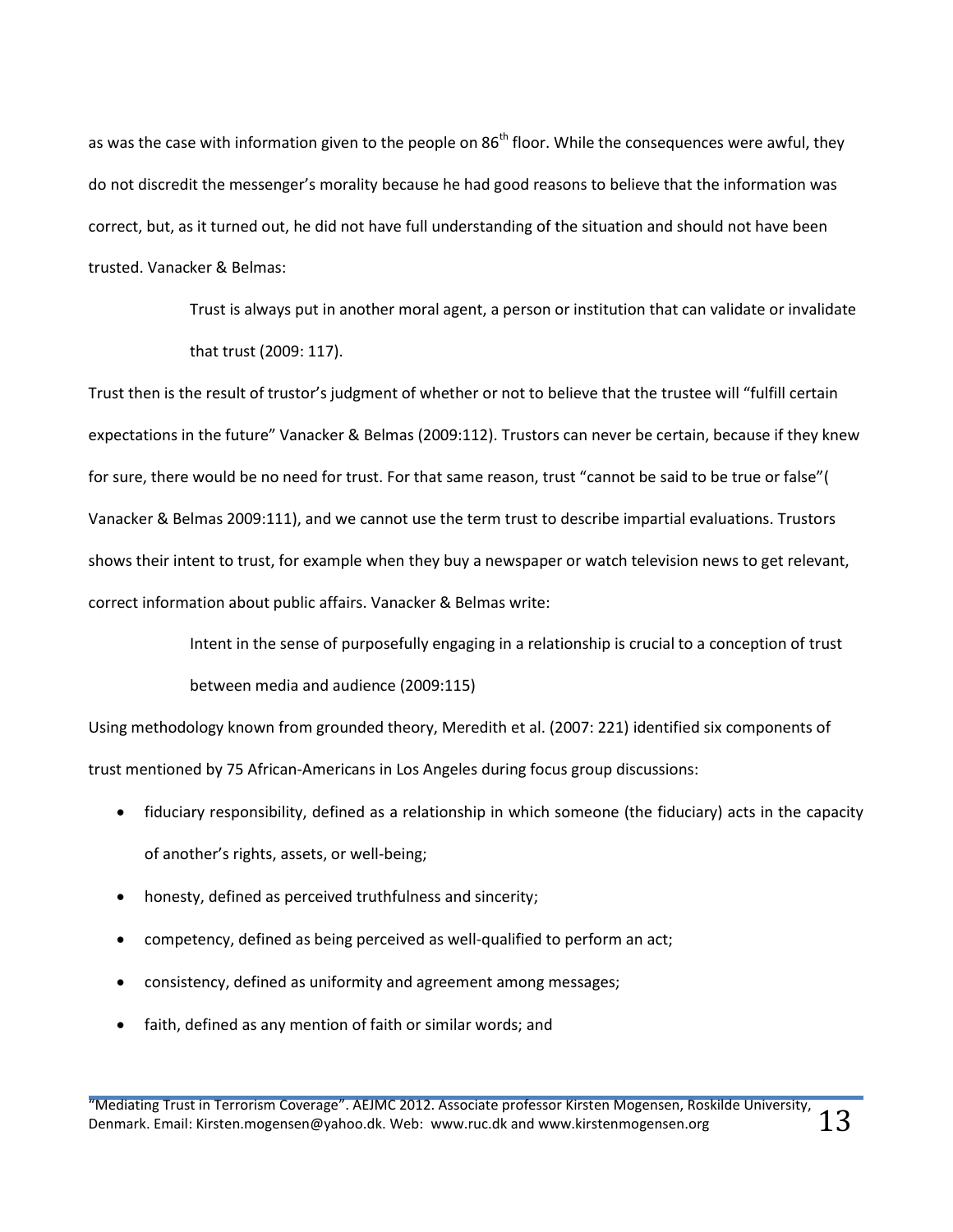other: for trust-related passages that did not fit into the other categories.

Vanacker & Belmas (2009:114) distinguish between four different types of paradigms with different sources of trust:

- Caring relationships (norms and values)
- Solidarity (norms and values)
- Economic calculation (self-interest)
- Repeated exposure (tested)

In caring relationships, we regard trust as a value and will feel betrayed if we cannot trust, for example, a family member. Similarly, communities can have a sense of solidarity, where shared norms and values are the source of trust. Referring to American sociologist Talcott Parsons, Vanacker & Belmas write:

> Trust … refers to the state of having one's own interest vested in someone else's interest. It assumes that the trusted, especially when this trusted is in a position of power, will meet his obligation and exercise responsibility (2009: 116)

We see this exercised in many situations in real-life, such as when emergency workers enter a burning tower knowing that they may be in personal danger and when journalists run toward the disaster area while others are running away. (For an introduction to the concept of social norms, see ,for example, Alf Ross 1968. For a description of Ross' concept of norms applied to 911coverage see Mogensen 2011 A, C; 2010). Within the economic paradigm, trust usually only emerges when the relationship or exchange is of mutual benefit. In the literature, there is some discussion as to whether or not it is correct to call it *trust* when a calculative, rational element is involved, and during a disaster, we certainly expect emergency workers and fellow citizens to help even if it is not in their own interests.

Trust may be *narrow-scope*, as when a citizen trusts a specific reporter or anchor but does not trust television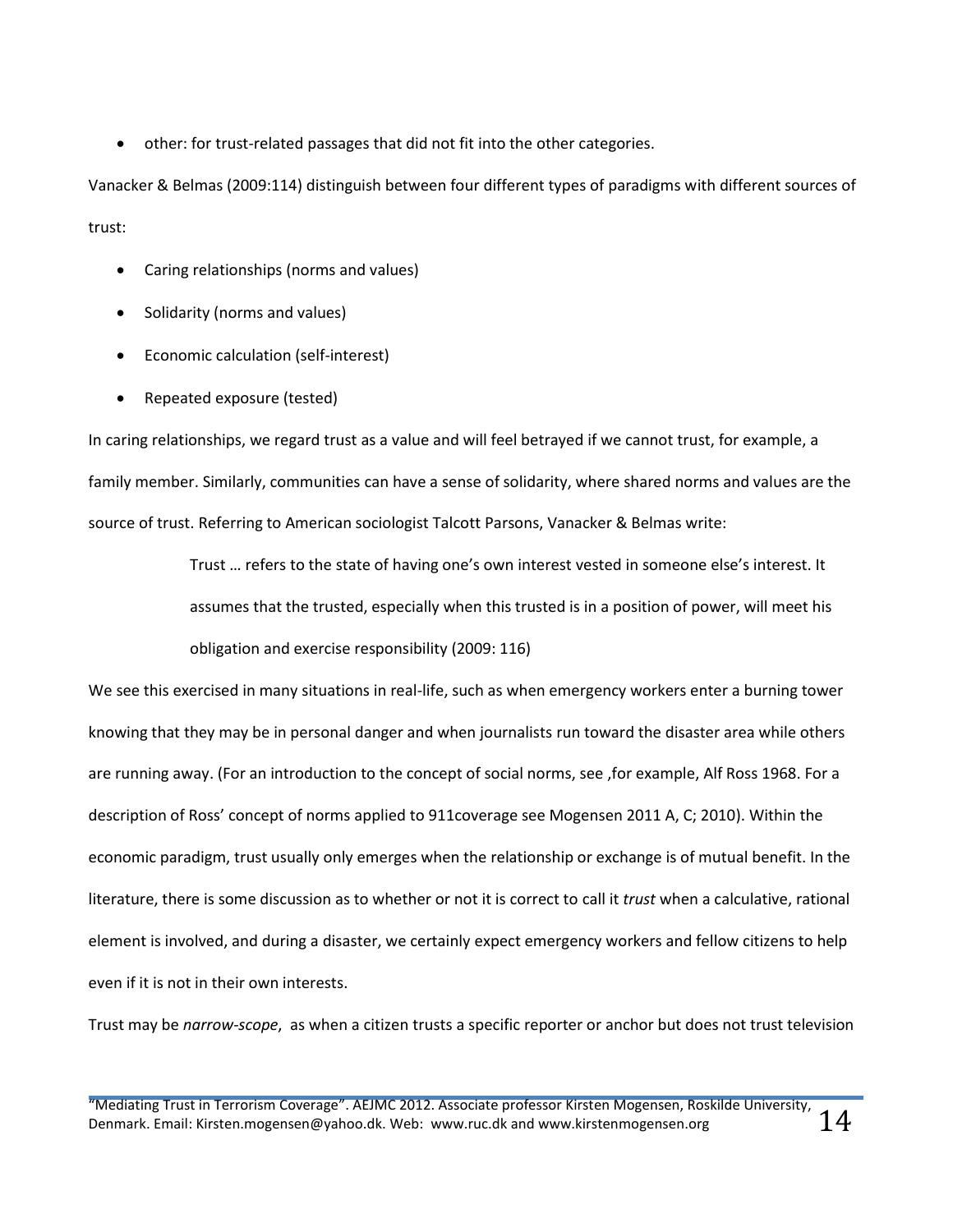news in general, or it might be *broad-scope* in the sense that the citizen in general trusts news media as institutions with certain moral standards and tasks to fulfill (Grayson et al 2008: 242-43; Vanacker & Belmas 2009: 120). Trust in systems is seen as a value from an economic perspective because it saves energy; e.g., if a man trapped in the North Tower is called by a journalist from his favorite television station and asked to share information, he might choose to do so even if he does not know the calling journalist. Repeated interaction with another individual or institution makes it easier to make a judgment and might instill trust (Adler 2001, Vanacker & Belmas 2009: 116); however, experience might as well create distrust that can be difficult to overcome (Meredith et al. 2007: 218 and 224), and such distrust might be harmful in a disaster situation where people need to cooperate.

Mehta writes about mass media as guardians of trust in a time of crisis (2007: 155ff). The idea is that public leaders and institutions are agents that society have chosen to fulfill certain roles, and citizens trust that they do what they are supposed to do; e.g., society has chosen airport security to check luggage in order to prevent terrorism attacks. In a crisis situation media will let the public know what the roles imply and comment on them if they do not fulfill their obligations; e.g., media questioned the security system at Boston's Logan International Airport from which the high jacked flights departed on 911. By doing so, the media serve as guardians of the trust that the public places in the agents. Mehta studied a policy crisis in Australia and wrote:

> [T]he framing of mass mediated exchanges is the basis of mass media's role as a guardian of trust …Focusing on the need to overcome vulnerability and risk in principal-agent relationships, the findings showed that through reporting and questioning of an agent's roles and subsequent changes to these roles, the mass media acted as guardian of trust to meet the needs of the principals … In principal-agency relationships, this study has shown how the mass media indirectly guards trust in times of crisis (2007: 159, 163, 165).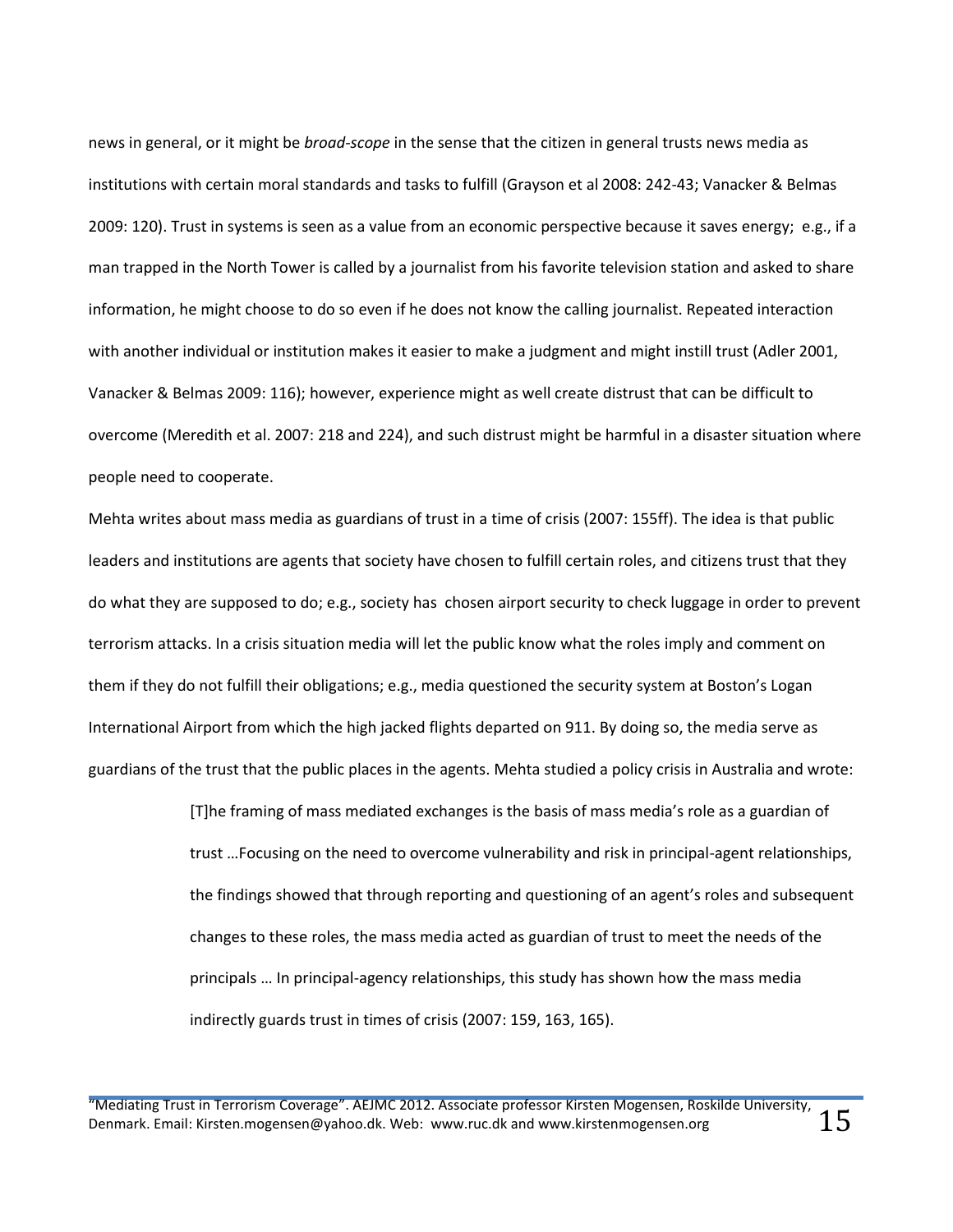### <span id="page-16-0"></span>Trust-based processes in crisis coverage

Considering the high stakes for trust during a disaster, it is difficult for media to build social trust, and in the overall process of creating the media content there are several places where it can go wrong. We know about some of these hotspots from the different professions involved. Rescue workers discuss how media should be treated at the disaster area where they might be in the way while at the same time they acknowledge the need for informing the public. Emergency mangers discuss how much information the public should have and at what speed. Journalists discuss how to get access and how to treat victims. Editors discuss ethical questions related to the broadcast, and producers discuss the format. These discussions are reflected in the scholarly literature, but the discussions take place in different journals and trade magazines. They are too seldom integrated, but are linked as shown in the following figure 3: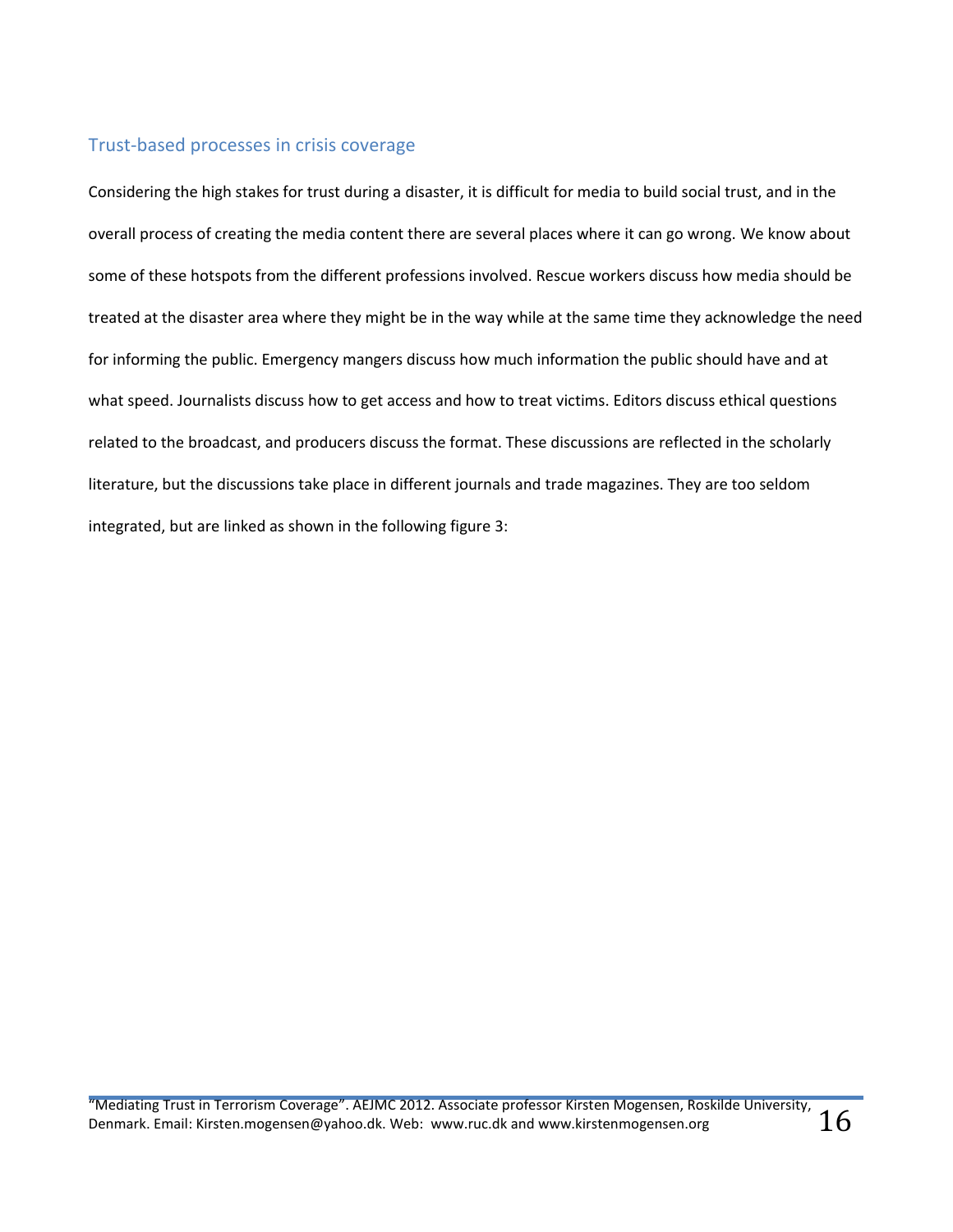

**Figure 3: Some trust-based relationships that media professionals are involved in. The purple arrows (A-F) indicate the trust. The transparent arrows (Y and X) indicate the process of encoding the trust-based information into a medium like a newspaper and the readers decoding it.** 

#### <span id="page-17-0"></span>A: Journalist trusting individual source and organization

While ordinarily professional journalists in the United States and other liberal democracies might cover a wide

variety of opinions, "even views they find repugnant" (SPJ Code 2012), at least during the first 24 hours

following a major terror attack, they may limit themselves to sources that they trust will convey a message of

trust in fellow citizens and community leadership (Mogensen 2007; Mogensen 2011). In live coverage and

interviews this implies at least three signs of trust: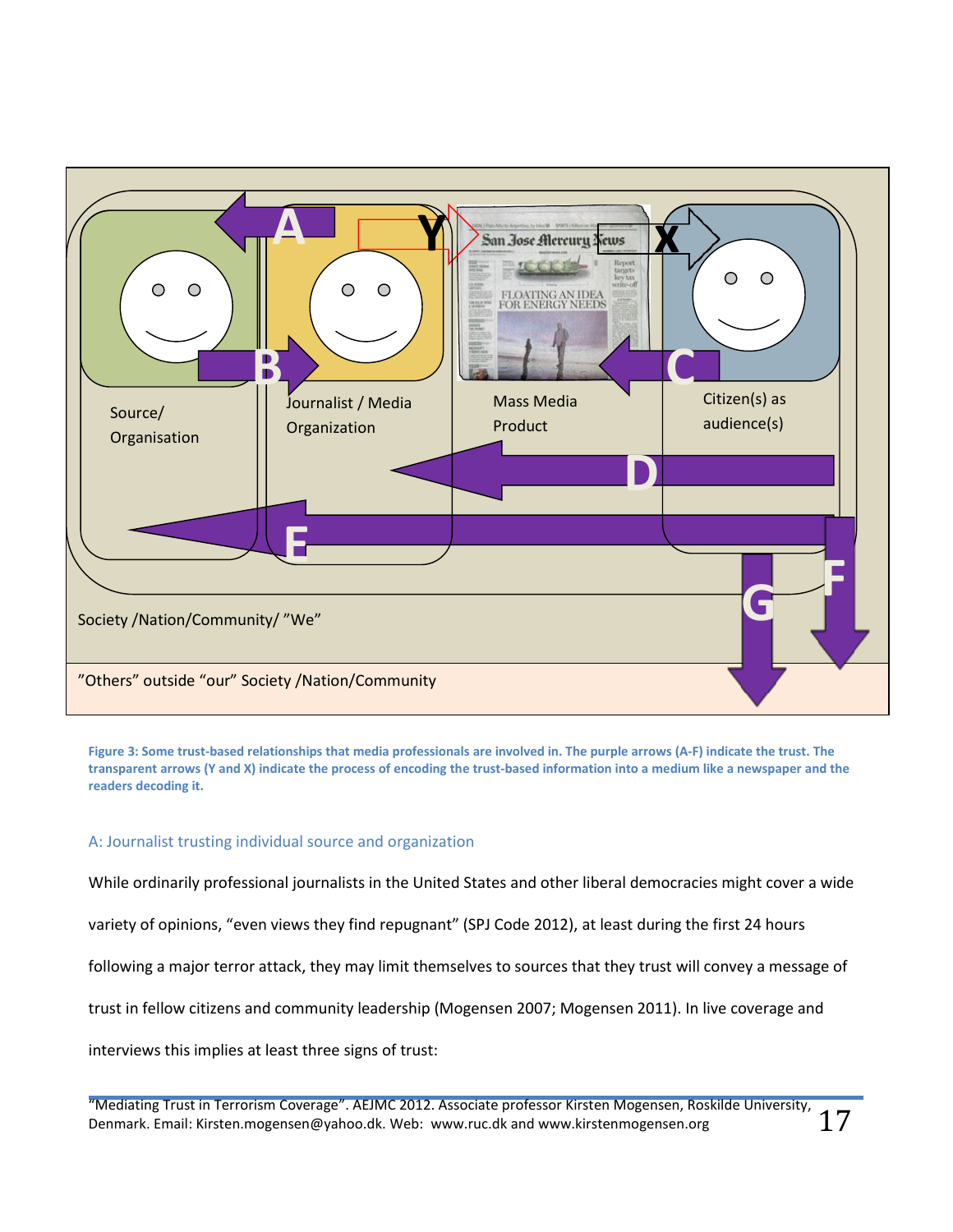- The process: The journalist faces a risk when handing the microphone to a source, because even if the source is carefully chosen and established as reliable, the journalist cannot be sure that in this critical moment the source will not use the opportunity to send a message of distrust.
- The expressed message: This contains the message of social trust created through a combination of words/sounds and visuals.
- The implied message: By handing the microphone to the source, the journalist signals to the public that the source is trustworthy unless otherwise indicated.

#### <span id="page-18-0"></span>B: Source trusting individual journalist and media organization

It is obvious from crisis-management literature that emergency-response teams have ambivalent feelings about the presence of media professionals on sites of disasters. On one hand, they are usually aware that the public needs information and that mass media are essential in conveying a sense of social trust to the public. On the other hand, they find that media professionals are in their way that interviews take time away from rescue work and that reporting tends to focus on the sensational or on misconduct in the rescue operation, which create distrust in the crisis management and that may contribute to social distrust and unrest. Again, this implies at least three signs of trust:

- The process: The source faces a risk when letting a journalist into an emergency ground. Even if the journalist is known to be serious and trustworthy, the source cannot be sure that in this critical moment the journalist will not use the opportunity to send a message of distrust.
- The expressed message: The source might say something meant to convey trust in social institutions and fellow citizens, but he is faced with a risk because he does not know how the journalist will cut it and in what context it will be published or broadcast.
- The implied message: When a source decides to trust a journalist with access and interview, he also sends a signal of social trust to the public. The implied messages are 1) that the source can be trusted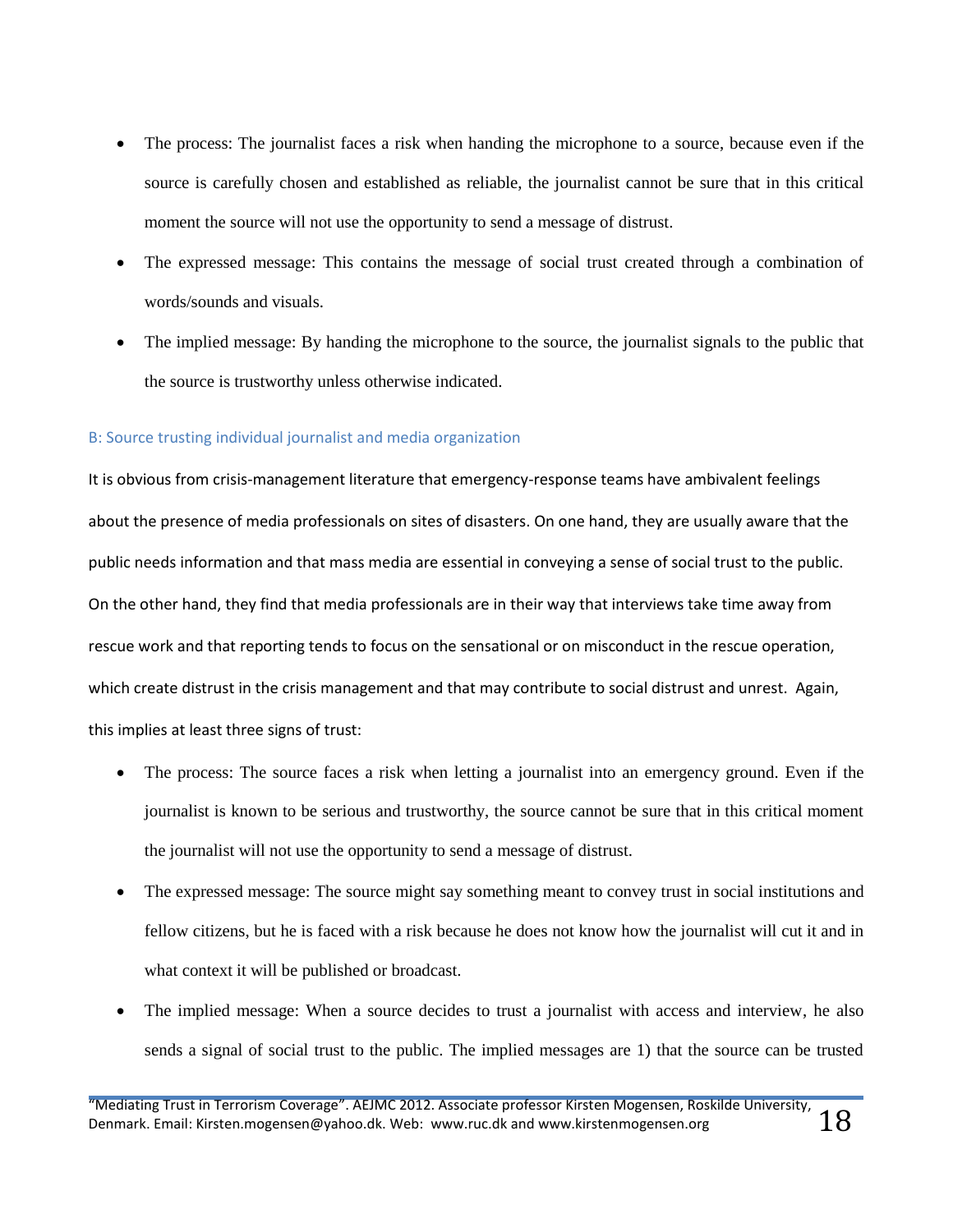because he is transparent, he is not hiding anything except in cases where it is clearly stated and explained; 2) that the source trusts the journalist and recognizes the importance of mass media in distributing information during a terror-related crisis; 3) that he understands the need of the public for a full, timely, trustworthy account of what is happening and trusts that the public receiving that information will react rationally.

#### <span id="page-19-0"></span>C. Citizens trusting media product

During a terror-related crisis or any disaster, the citizens, for very good reasons , feel that their lives are in danger, which makes it more risky to trust, but because of the situation they are forced to either trust or fear. Neal writes that a national crisis commands the attention of all members of society:

> The social fabric is under attack, and people pay attention because the consequences appear to be so great that they cannot be ignored. Holding an attitude of benign neglect or cynical indifference is not a reasonable option (1999: 10)

When a citizen choses to seek information about a disaster from a specific media product, he is showing intent to trust that news outlet. By doing so the citizen is taking a risk. Even if he chooses the media outlet that he usually finds trustworthy, it may not meet his expectations at a time when he is in a crisis mode. Audience behavior is monitored on a routine basis for commercial reasons, but special studies are done in connection with coverage of disasters such as the one created by the terror attacks on September 11, 2001 (Greenberg 2002; Izard and Perkins 2011). In short, American citizens turned to the live coverage on the largest television networks, ABC, NBC, CBS, CNN and Fox News. They watched for many hours, found the coverage very disturbing but believed that it was accurate and relatively few had complains. IN this case the expectations of the citizens were met to a degree that many journalists and intellectuals later considered as one of journalism's finest hours. "It was to meet the needs of those in their audience," wrote Izard & Perkins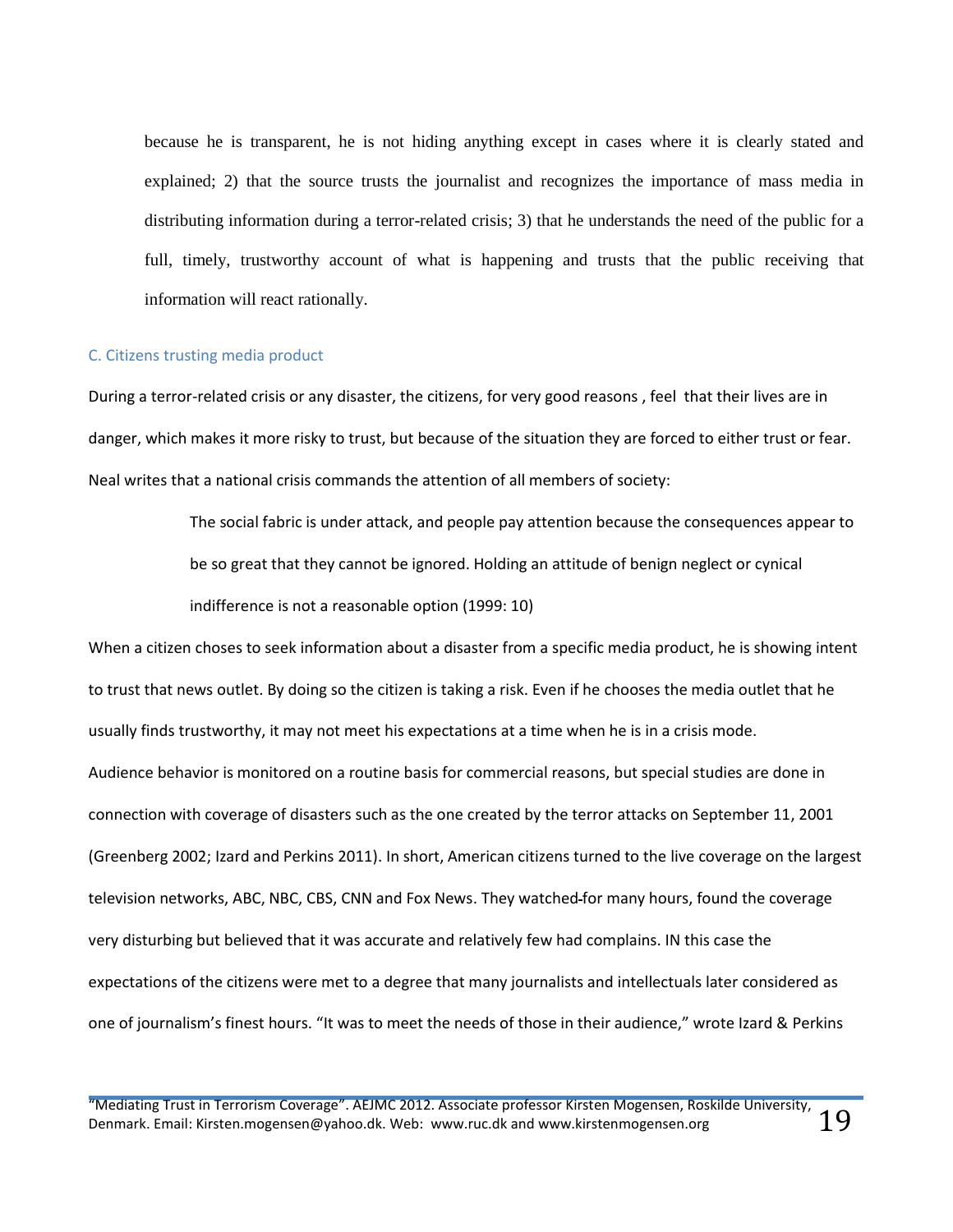(2011: 12).

Individual members of the audience have different relationships to the circumstances surrounding the disaster plus different life experiences, interests, opinions, networks, and psychological characteristics that influence how they perceive and react to the mediated communication. Jackob:

> It is likely, for instance, that political interest or political participation as well as trust in political or societal institutions is associated with trust in the media and/or with the use of alternative information sources. Individuals with high levels of political efficacy or engagement may be somewhat skeptical (…) Furthermore, trust in the media, media dependency, and the use of non-media sources may differ according to psychological characteristics, such as individual persuasiveness, need for cognition, and the willingness to trust (2010: 601)

An audience member obviously expects accurate information, but during a crisis citizens do not only expect media to provide correct information. We know from the audience studies after September 11, 2001, that American television viewers also trusted that journalists would provide, for example, timely information brought to them in a comprehensible form and with not too shocking visuals. Vanacker & Belmas writes that the two terms *credibility* and *trust* are not interchangeable:

reporting; or, if one wishes to broaden the scope of the concept, to report truthfully (2009:116). Trust in media implies an assumption that they understand the audience's needs and try to meet them even if that requires that the media professionals adapt their normal routines and professional standards (Mogensen 2008). In doing so, they might contribute to a sense of social trust because citizens experience that their own moral standards are reflected in the media.

Credibility refers to one of the expectations we have of news media, to be accurate in their

Although the American public generally was satisfied with the coverage on September 11, 2001, the Japanese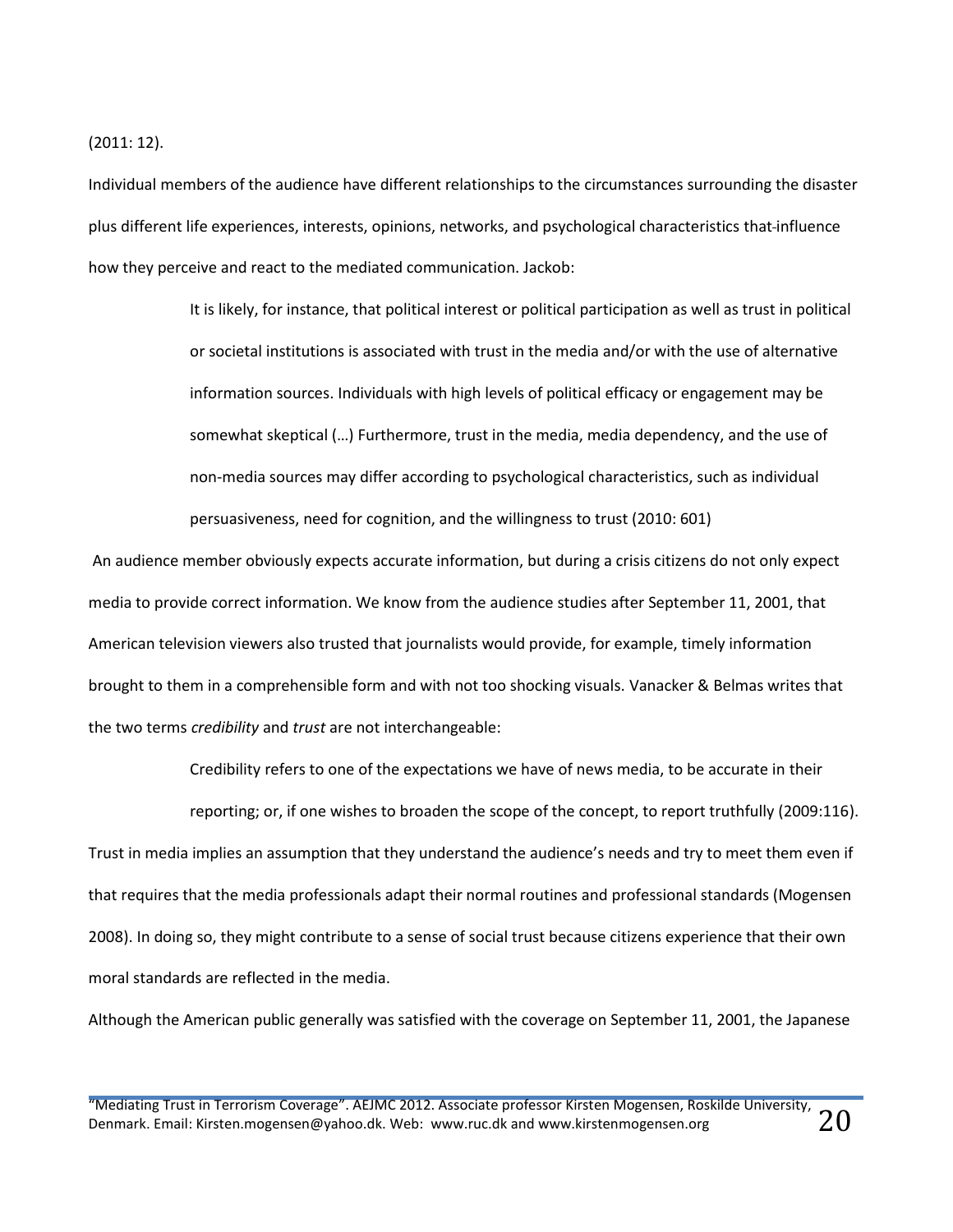public seems to have been disappointed with the coverage of the off-shore earthquake in March 2011 and the following meltdown of the Fukushima power plant because the public lost trust in media as well as government (Edelman 2012).

#### <span id="page-21-0"></span>D: Citizens trusting individual journalist and media organization

Several studies show that in general journalists and media organizations score low in trust (Edelman 2012; Pew 2011). This is a fundamental problem for the profession. Vanacker & Belmas:

Media professionals often argue that without audience's trust they have no reason for being. If

this is the case, trust for news media is not merely a lubricant to make its interactions with

audiences go smoother, but it is also constitutive to the relationship with readers (2009: 115).

Unfortunately, people have not only lost trust in new organizations. They have lost trust in business and government representatives as well (Edelman 2012). Faced with a number of seemingly unreliable sources, most people still chose news media as main source of information. Pew Research Center in a

#### 2011 report writes:

Negative opinions about the performance of news organizations now equal or surpass all-time highs on nine of 12 core measures the Pew Research Center has been tracking since 1985. However, these bleak findings are put into some perspective by the fact that news organizations are more trusted sources of information than are many other institutions, including government and business.



**Public Offers Better Evaluations of** 

People also evaluate some media institutions as more trustworthy than others. As an example, BBC, public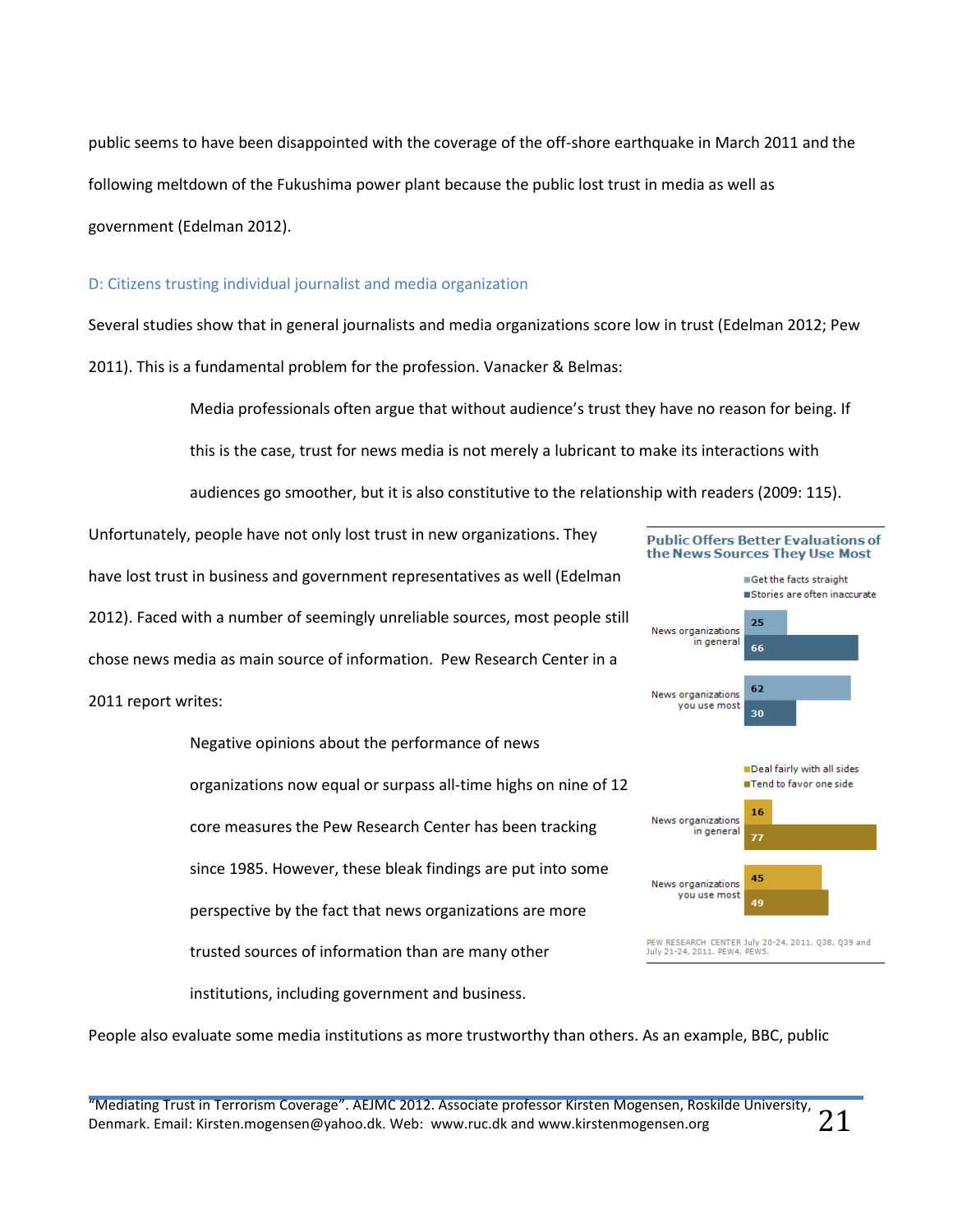broadcasting companies and elite newspapers are usually seen as more trustworthy than tabloid newspapers and local talk radio (Kellner 2010; Burson Marsteller 2011), but it varies across the globe (Bakir & Barlow: 6). People tend to give higher marks to media they use (Pew 2011), so the individual citizen has his or her own preferences and often uses a combination of media sources rather than trusting one medium to provide the full picture.

Citizens might evaluate some individual journalists as more trustworthy than others. As an example, anchors may over time gain the trust of their audience. For that reason, in a crisis stituation like September 11, 2001, American television managers chose anchors that they throught were trusted by the public and were able to meet the special needs of an audience in a crisis mode(Mogensen 2011A).

#### <span id="page-22-0"></span>E: Citizen trusting individual source and organization

The messenger is important for the evaluation process. Referring to Covello, Meredith et al. writes:

The literature on trust and credibility suggests that effective communication depends on whether the message recipient perceives the message source as trustworthy and believable (2007: 221).

Many studies of trust in media also measure trust in different types of spokespersons, such as the ones representing government, NGO and business (Edelman 2012; Pew 2011; Kellner 2012). Media users evaluate sources. If they chose to trust a source, they are taking a risk, especially in a crisis situation where they are on alert. So they look for cues (Jakob 2010: 593). One cue is that the source is credible, but the audience will also look for other cues, such as expertise and shared norms (Edelman 2012).

#### <span id="page-22-1"></span>F: Citizens trusting own community

As already mentioned, during a terror-related crisis many people are scared because they have lost trust in their own abilities to foresee the behavior of other people and see other people as moral beings. It is difficult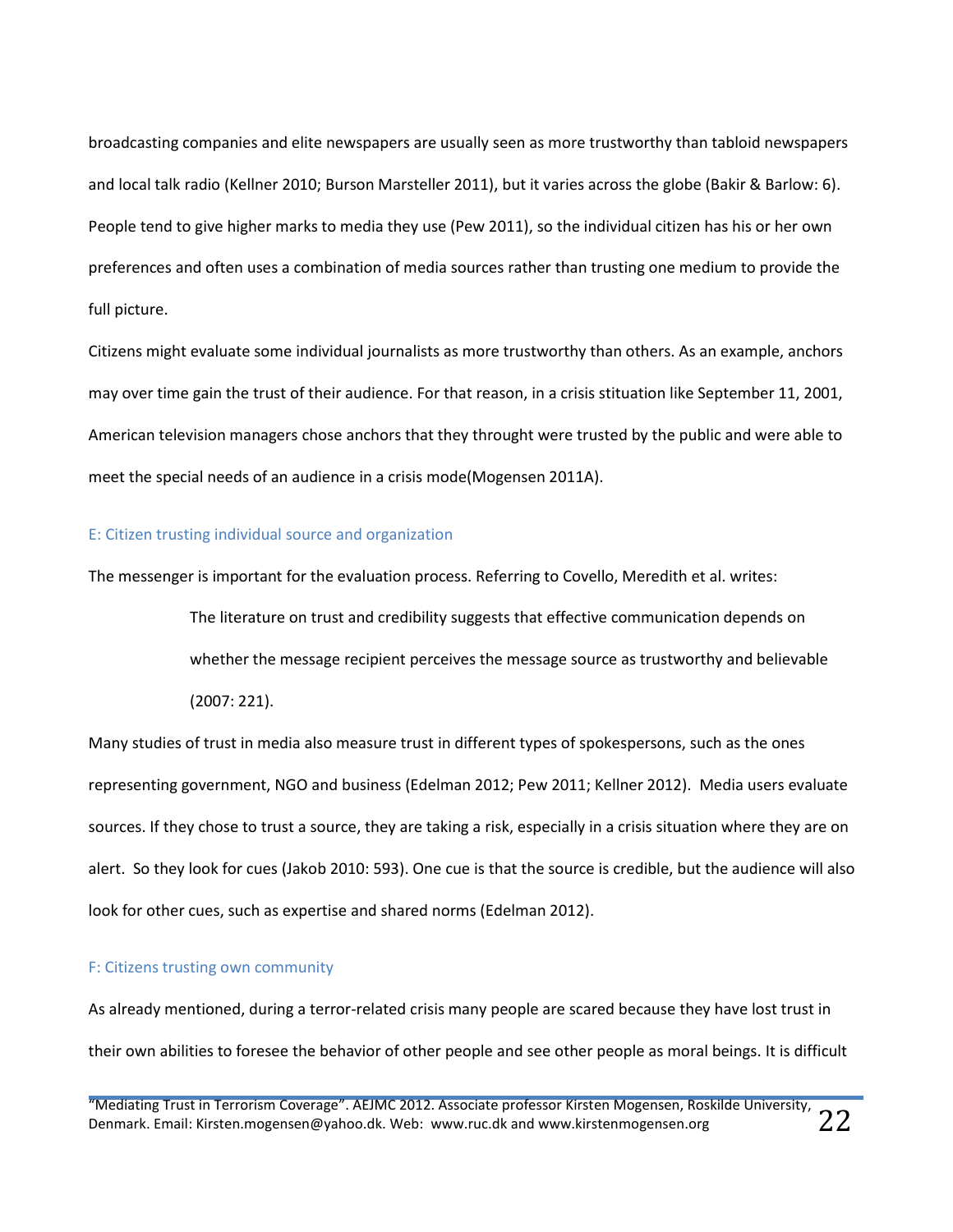to function in a society where there is no trust, so trust has to be restored. Citizens turn to mass media for information that might serve as guidance. People make their own judgment of the content of mass media, so media cannot force people to trust fellow citizens and society leaders. But studies have shown that media can influence the public agenda, and that is especially true in a crisis situation where a nation of fearful people rely on a few national media, as in the United States on September 11, 2001 (Greenberg 2002).

According to agenda-setting theory, media can put issues - such as the issue "rescue workers" on the agenda, which means that people – if they accept the agenda – will discuss the behavior of rescue workers. Through their reporting, media can also emphasize certain attributes, such as bravery and helpfulness or incompetence, and they can impact the public evaluation of these attributes as positive, negative, or neutral. In an introduction to an international agenda-setting study of companies, Carroll suggests that there may be an:

> [...] impact of firm's media favorability on the public's images of or esteem for such firms. A firm's public esteem is the degree to which the public likes, trusts, admires, and respects it. Without a base level of trust, admiration, and respect, individuals lack sufficient incentives to consider having a relationship with an organization … (Carroll 2011: 4).

In the above-mentioned study the results were mixed, but support was found in the United States (Carroll 2011: 429), and obviously general trust in media around the globe reflects the results. What is of interest here is that trusted mass media during a crisis where people are vulnerable and fearful (Greenberg 2002) and core values or life-sustaining functions of a social system are perceived as threatened (Neal 1998) have a unique opportunity to redefine the public image of fellow citizens and societal leadership. In a trust perspective it makes a lot of difference whether, for example, television shows footage of people helping fellow citizens or they show footage of people looting and fighting. Both frames were available to the television producers in New York on September 11, 2001, but the five top networks chose to show the first type and avoided the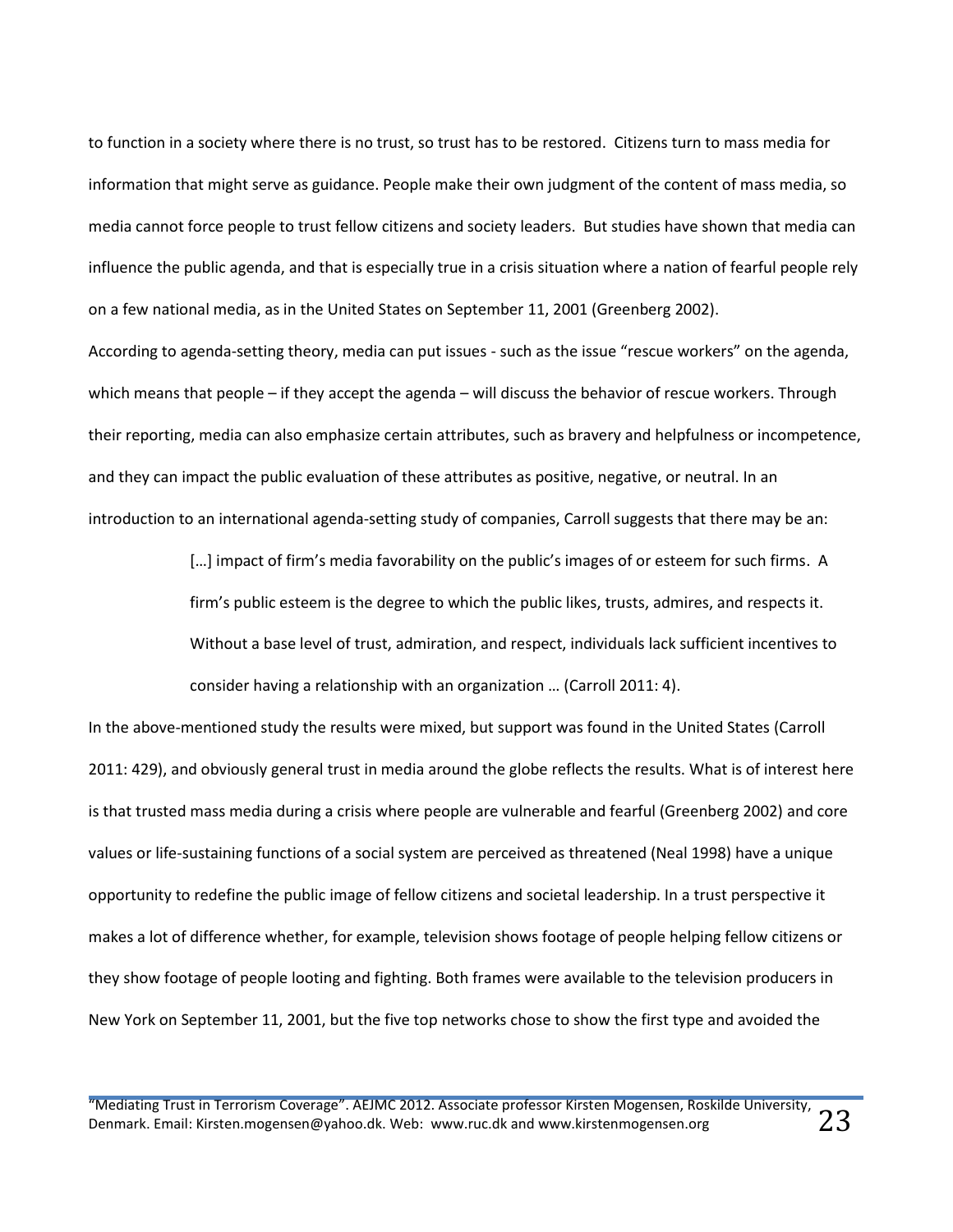second (Mogensen 2011), thereby helping to create social trust.

#### <span id="page-24-0"></span>G: Citizens trusting "others"

Just as media help create an image of fellow citizens and societal leadership, they also help create an image of other people. While, for example, CNN chose American sources with mainstream opinions, they showed a much wider variation of voices from abroad – from Palestinians who celebrated the terror attacks to political friends and allies of the United States around the globe (Mogensen 2007). Since the public has limited direct experience with people in faraway countries, they have to rely more heavily on the image provided by the media. A concern here is that there may be created stereotypes of people from other countries. Stereotypes can be understood as:

> [...] a form of shorthand, reducing the complexity of an individual, group or situation to a familiar and quickly understood and defining set of attributes (Long & Wall 2009: 83)

In a terror-related crisis situation where everything seems a chaos and the enemy difficult to identify, it may be especially tempting to use shorthand in an effort to cope, but the danger is that it can result in violence and, if so, threaten democracy. For that reason, professional journalists try to avoid stereotypes (SPJ 2012; Mogensen 2011C).

#### <span id="page-24-1"></span>Y: Journalists encoding "trust" in the text

As is the case with all other forms of text, mass media content is created by the writers, editors and producers through a combination of signs and symbols. In the case of television, this includes a selection of visuals and verbal statements. Richards writes about *micromessages,* which are statements taken from political speeches and interviews and edited so that they last ONLY a few seconds. Journalists call them *soundbites, and* they are used in most pre-edited news stories, while less so in live coverage. Richards:

They may sometimes seem simplistic or uninformative, but individually and cumulatively they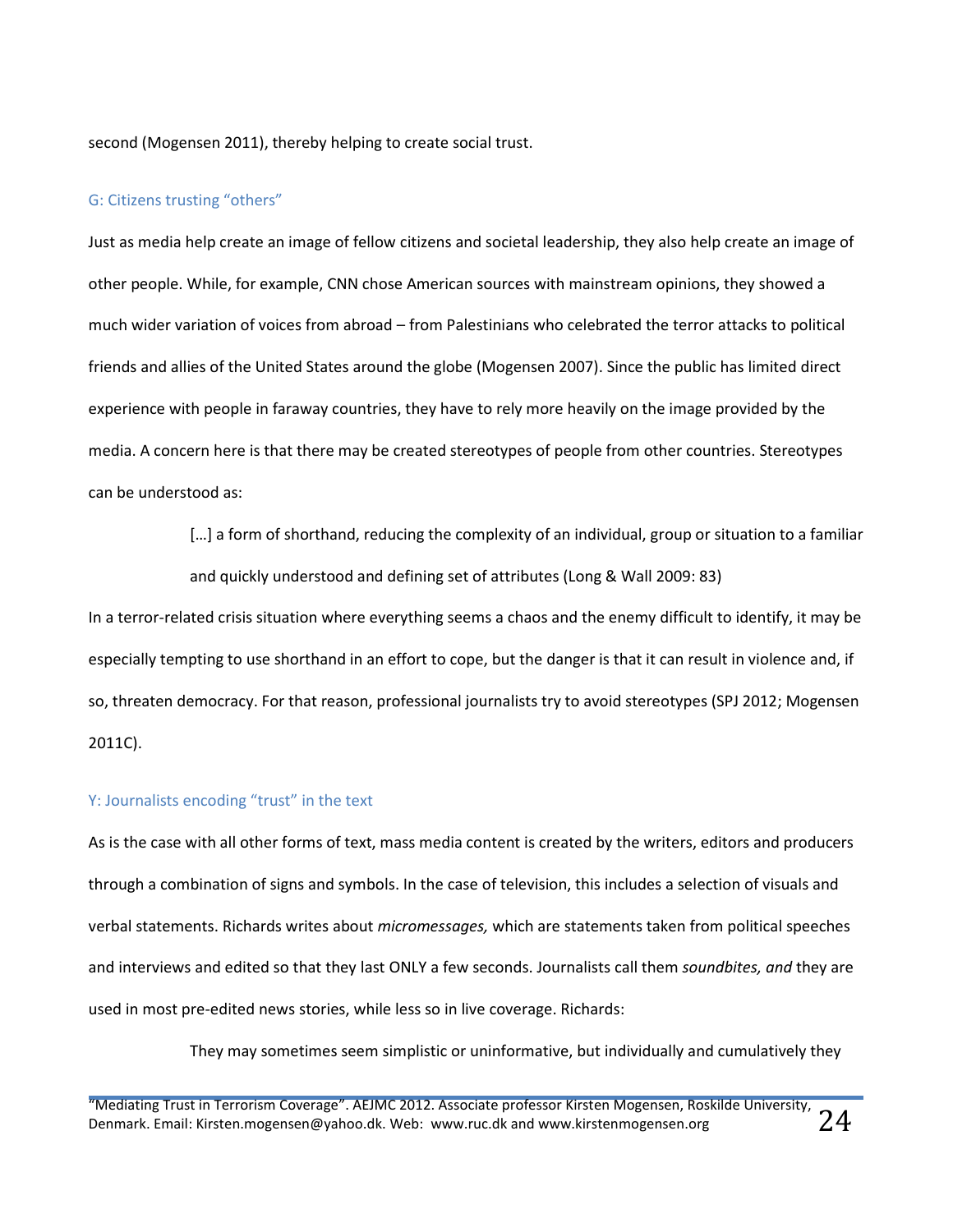can have major impact … they are targeted to colonize key locations in our mental maps of the world … trust is continually maintained, or eroded, through the communication and reception of such micromessages. While there may be particularly momentous public events which have substantial impact on levels of trust, these occur in the context of a continuous flow of small, compressed messages (2007: 70)

To combine the different elements into a coherent message is the art and craft of professional communicators and their toolbox is too large to unpack in this paper, but as examples trust can be signaled these ways:

- Since *moral consensus* seems to be an important element of trust, media can reflect norms expected to be shared by the audience and frame issues in the light of shared ethical values; e.g., in the 911 coverage the main television networks reminded people that backlash against American Muslims was not accepted, and they also focused on the way Americans helped one another.
- Since vulnerability is always present when we trust, media professionals can signal that they respect the audience *by choosing a tone that matches* the emotional state and mental competences of the target group; e.g., in the 911 coverage producers chose not to show people in on fire or hitting the ground after jumping from the top of the towers (emotional) while they did broadcast analyses and discussions about the possible reasons for the attacks (mental competence).
- A *narrative that defines roles*; e.g., the 911 coverage generally portrayed fellow citizens, societal leaders and rescue workers as trustworthy, caring, and united.
- As guardians of trust, media *frame* content so that it reminds the public what can be expected of officials and make it clear if these expectations have not been met in terms of competence, ethical standards and transparency; e.g., journalists questioned the competences of FBI, CIA and airport security in Boston.
- *Transparency* regarding the work conditions for media people and the credibility of the information provided by the mass media; e.g., on 911 anchors and reporters constantly reminded the audience that it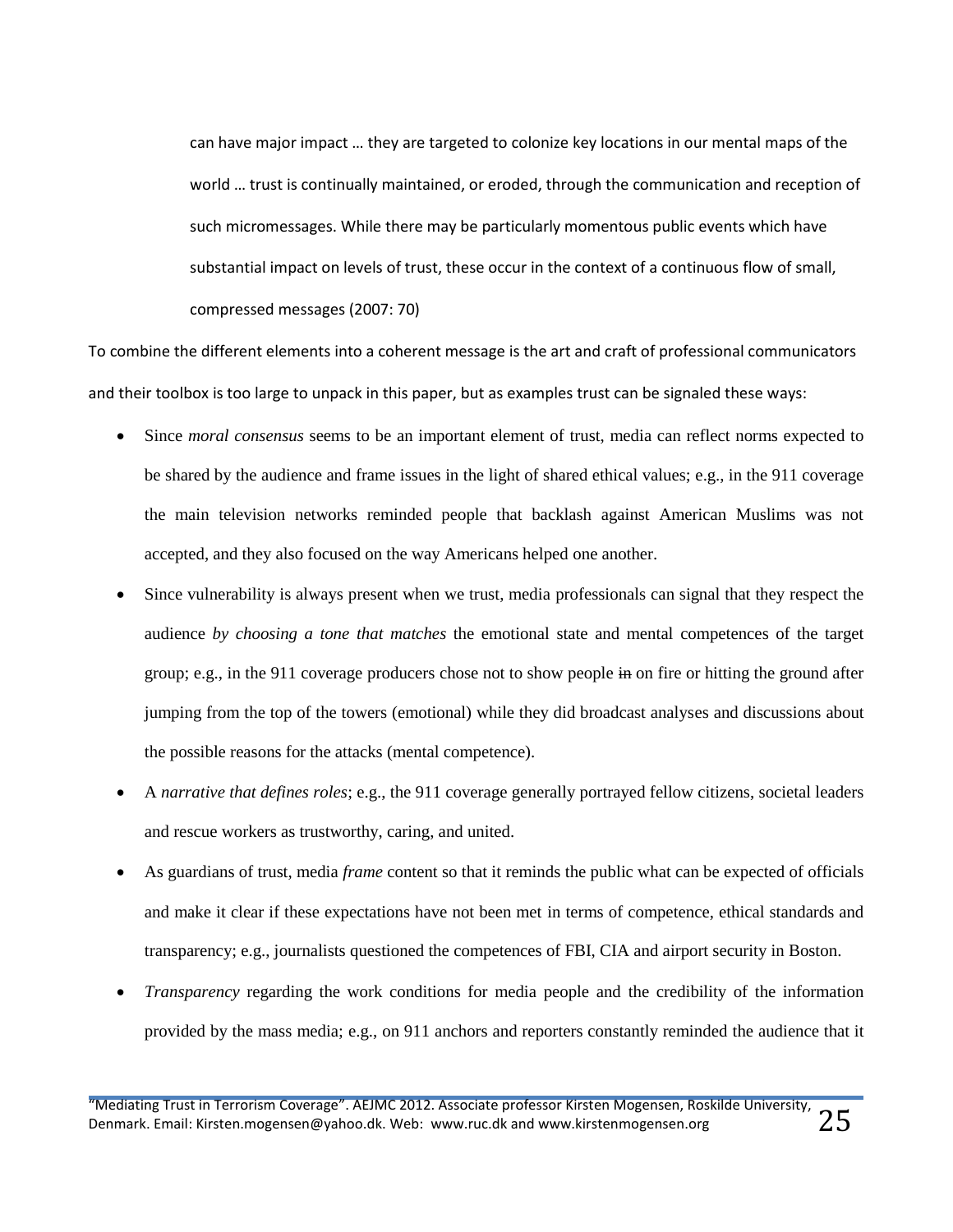was difficult to obtain information and that they were not sure about the facts.

 *Trust markers* such as small words indicating to what degree the communicator trusts the source or the information.



**Figure 4: When covering a disaster, media can tell a story that places the different actors in the classic roles known from storytelling around the world: "we" live in an imagined community and somebody is threatening us. Within the community, some people can be trusted, while others might for many reasons such as love, money and fear chose to collaborate with the aggressor. Around us are other people who are not part of the conflict, such as people in other places of the world. Some of them support us, and others support the aggressor.**

#### <span id="page-26-0"></span>**X: Audience decoding "trust" from the text**

As others have pointed out, there is a need for a better understanding of how the less informed interpret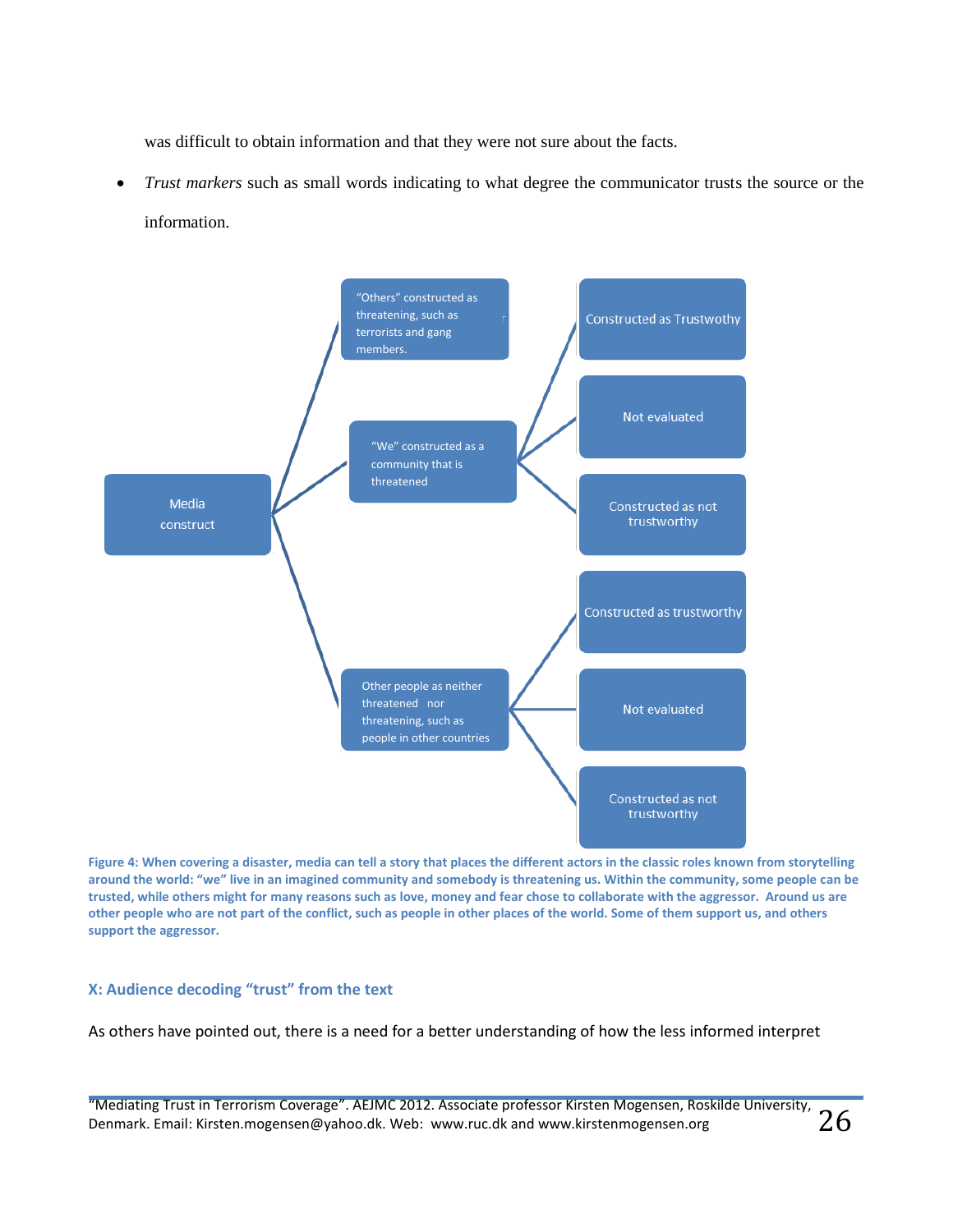"communication of terrorist risk, especially from mediated information" (Harrison et al. 2008: 381). The most common way to talk about mass communication in our culture is as a process in which a source sends a message to a receiver though a medium. As an example, a message is passed from an anchor at a news program (encoder) to the viewers (decoder) through television. In line with this thinking, there are different models known as "Code model" or "transmission," and linguists talk about the "conduit metaphor" (Harrison et al. 2008). The simple models have been criticized for not taking into consideration a number of factors, but they are still useful for many purposes. Harrison et al. interviewed television viewers in order to understand how laypeople receive messages related to terror. The researchers noticed that their informants referred to the coverage as if it were an interpersonal relationship where a message was sent from a source to the public but might get distorted or somehow manipulated resulting in distrust.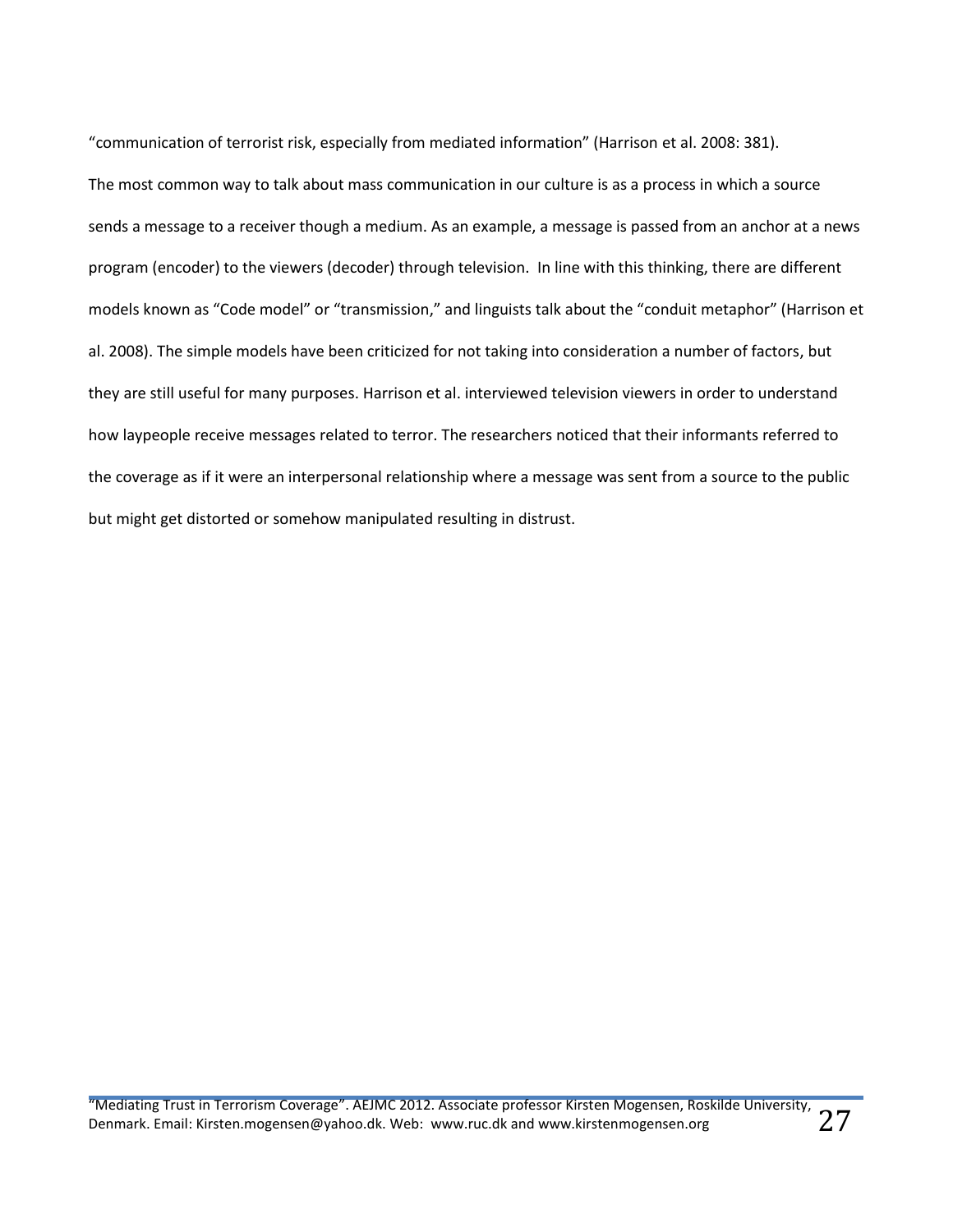![](_page_28_Figure_0.jpeg)

**Figure 5: This is how audience in a study by Harrison et al. (2008) talked about the transfer of information. The figure is my visualization of the main idea: According to the conduit metaphor, information is seen as objects travel from one "container" to another. That is from the source to the receiver. The receiver evaluates the information, and lack of trust may relate to the source**  and / or to the information. In the figure, this feedback from the receiver is illustrated with the grey line in AT the bottom. "[I]ntent **and trust are inferred too, passed back along the conduit, suggesting an interactive relationship of objects. This response is speaker's representation and does not mean a personal interaction with the media source itself." (Harrison et al. 2008 p. 383. See Harrison et al. (p. 383) for the original figure.iii**

#### Harrison et al:

Frewer (2003) suggests that ''the extent to which people trust or distrust risk managers may

determine how people process risk information'' (p. 124). We would suggest that, from this

analysis, the opposite could also be the case, namely that the extent to which people

understand or express communication as ''information transfer'' may determine how people

trust the perceived source of risk information. (2008 p. 391)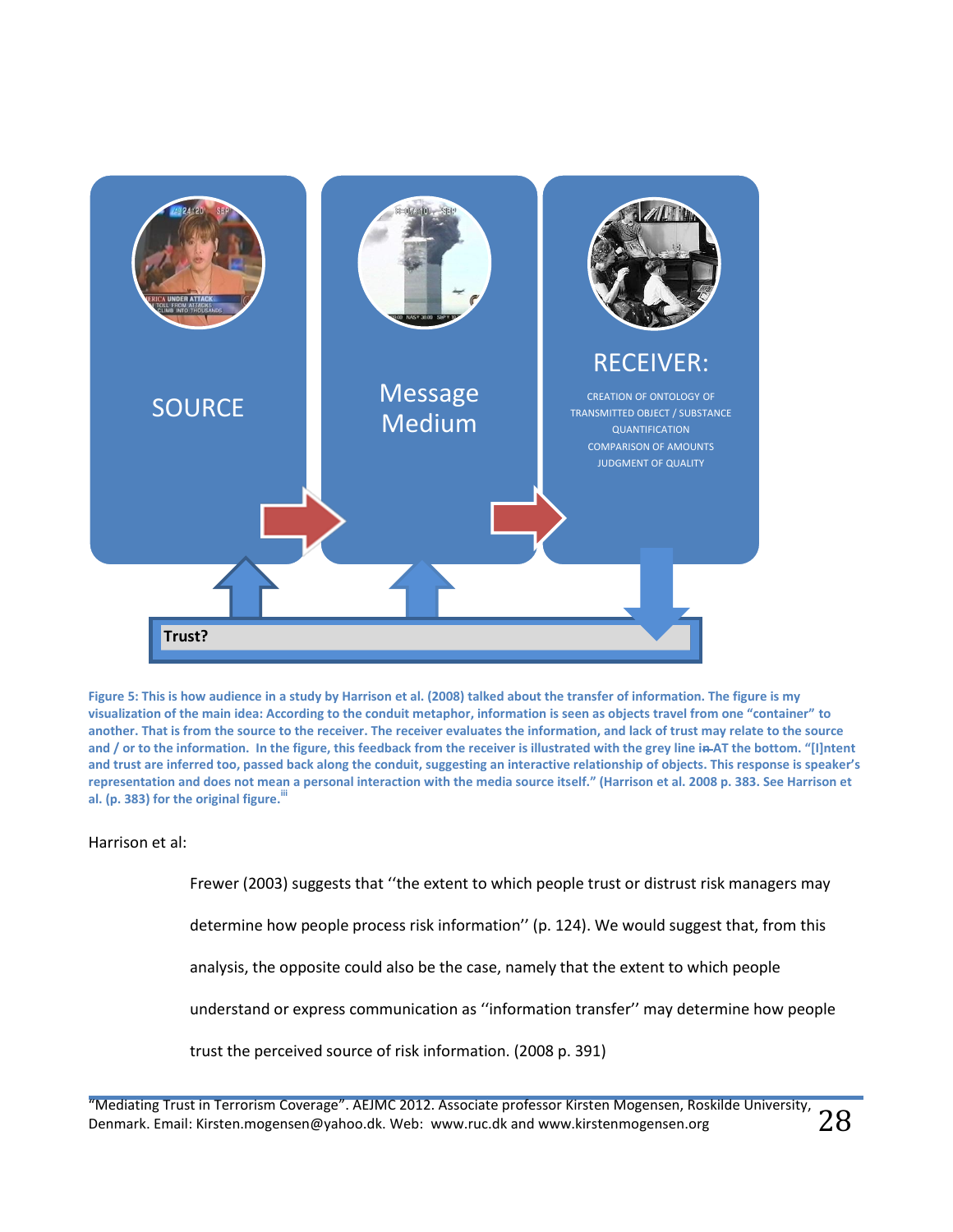Audience is made up of many individuals with different information needs, and, especially during a crisis, each audience member will focus on that specific information. The following three testimonies are illustrative of the different roles that mediated information can play and also of the importance of trustworthy information:

1. Richard Clarke, National Coordinator for Security, Infrastructure Protection, and Counterterrorism and the U.S. "crisis manager" on 911, describes how the government set up a video conference in the Situation Room of the White House and then:

The television screen in the upper left was running CNN on mute. Noticing the President coming on, Lisa turned on the volume and the crisis conference halted to listen (Clark 2004:6).

2. Retired firefighter Dennis Smith volunteered to help with the rescue operation and later wrote a book about it:

At 9:03 I arrived home to find my wife, Katrina, staring in shock at the television. Another plane had just gone into the South Tower. The second crash leaves no doubt that we have been attacked, so many thoughts begin to flow through my mind. This is no accident. As every American must be doing at this moment, I wonder: *Who would do this? Who could pull off something this horrendous?* ... I can see now on television just how much fire is coming out of the buildings … I am attached to the television as if every friend I ever had is about to cross the screen (Smith 2002: 4, 6).

3. On the 86<sup>th</sup> floor of the tower, Jim Gartenberg had company of a co-worker Patricia Puma. She talked on the phone with her husband, and he had the television turned on. He later told Spiegel: He saw the fireball burst out of the second tower. Over and over again, the TV reran footage of the impact…He told her again that she should get out. She said that Gartenberg had checked the emergency exits, and they were blocked. He begged her to try anyway. He didn't think it was a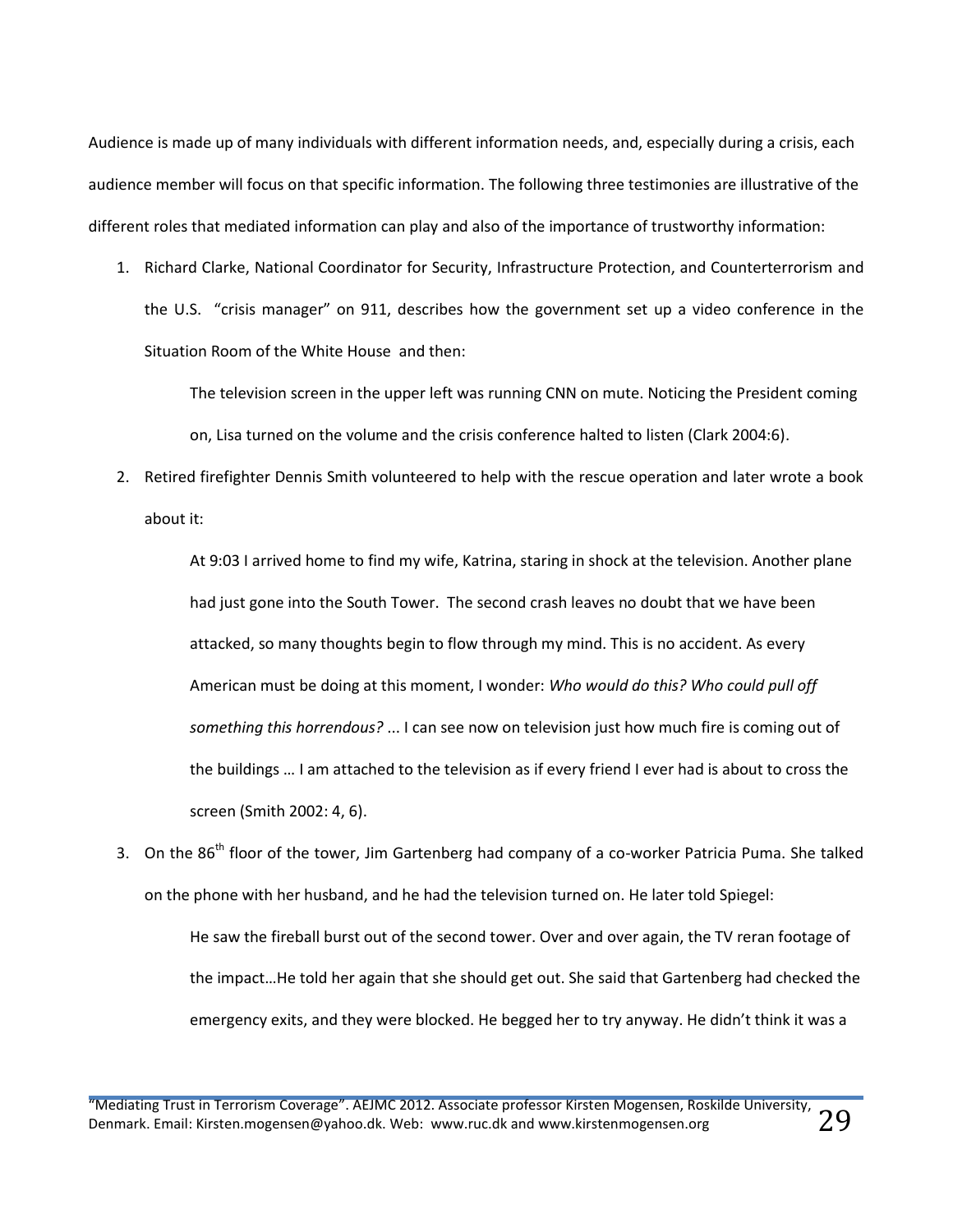good idea simply to wait. What he saw on the screen looked very dangerous (Spiegel 2002: 88) She did not make it out.

#### <span id="page-30-0"></span>**Final remarks**

In this paper I argue that research in mediated trust will benefit from a holistic approach to the communication process and sense making involved. This does not imply that there cannot be specialized fields in the trust communication research, but when studying the parts, it is important to keep the whole trust communication process in mind.

We can reference medical research. The health of a human depends on the working of many different parts, but also in the interaction among those parts. A medical researcher might study brain cells, but he needs to take into consideration that the brain cells are parts of a living organism called a body and that the life of the brain cells depends on the work of other organs such as heart and lungs. A brain cannot fully be understood outside the context of a whole body. Similarly, research might focus on audience reception, information campaigns or media texts, but such specialized fields cannot be fully understood if they are studied as isolated phenomena because mediated trust building is a living network of many interlinked situations in which a trustee expresses him- or herself with the intent to be trusted, and a trustor evaluate the cues provided by the trustee, makes a judgment and shows an intent to trust. It happens all the time.

Some of the research specialties within this holistic approach to mediated trust are more developed, have received more resources and have published more than other fields. As examples, we have a large body of research in audiences' use and gratification and in textual analyses, while we have relatively little insight in "how mass mediated trust differs from other forms of trust relationships" (Bakir & Barlow 2007: 213) and in the actual coding of mediated trust. These are fields that we need to develop if we will truly understand how mass media can contribute to social trust. While the framework in this paper has been presented in the context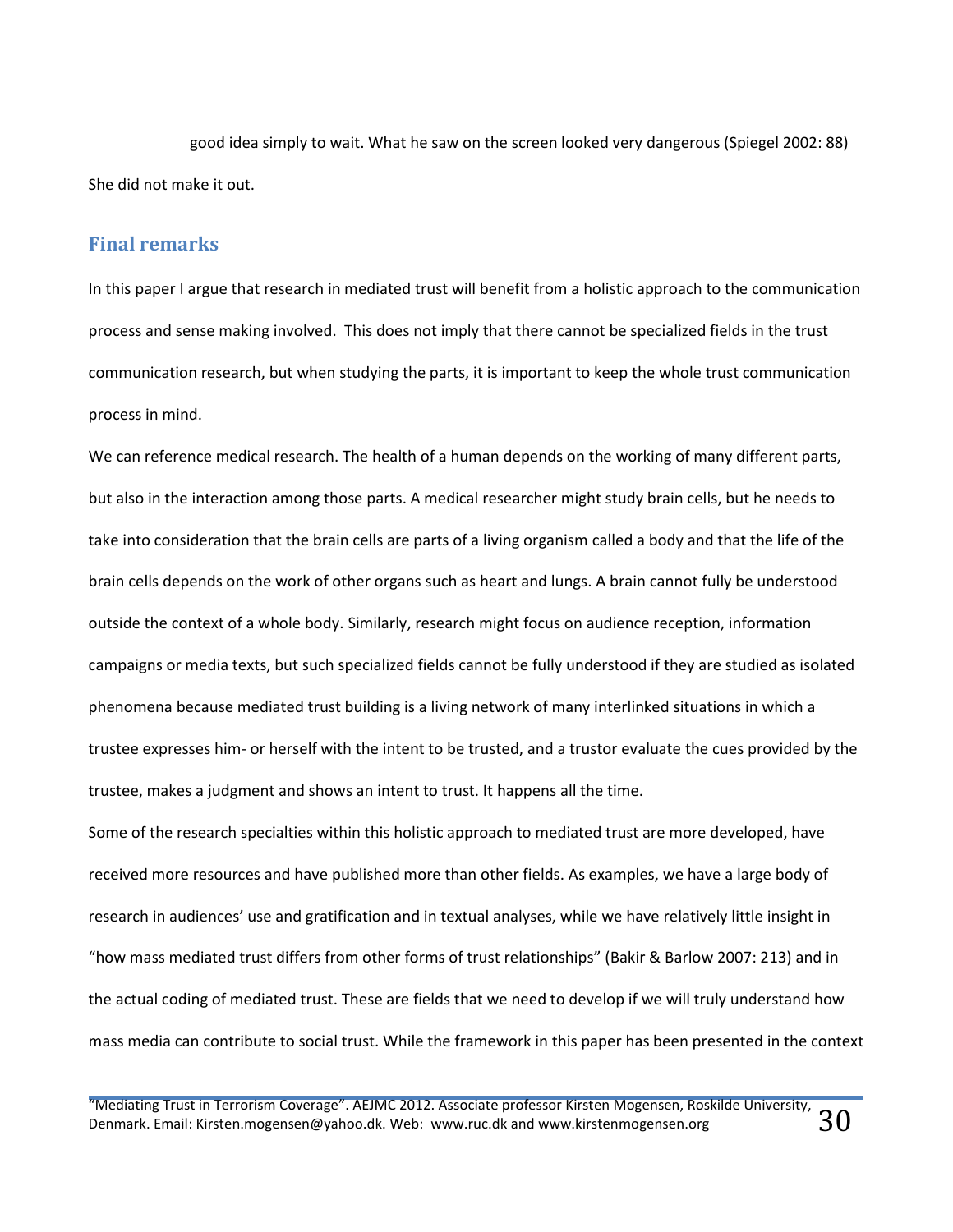of television coverage of a terror-related crisis situation, it can equally be used in connection with all other forms of mediated trust.

#### <span id="page-31-0"></span>**References**

- Adler, P.S. 2001, " Market, hierarchy, and trust: The knowledge economy and future of capitalism", *Organization Science,* vol. 12, no. 2, pp. 215-234.
- Altheide, D. 2002, *Creating Fear: News and the Construction of a Crisis,* 1st edn, Aldine de Gruyter, New York.
- Altheide, D. 2010, "Risk communication and the discourse of fear", *Catalan Journal of Communication & Cultural Studies,* vol. 2, no. 2, pp. 145-158.
- Ansell, C., Boin, A. & Keller, A. 2010, "Managing Transboundary Crises: Identifying the Building Blocks of an Effective Response System Chris Ansell, Arjen Boin and Ann Keller Managing Transboundary Crises", *Journal of Contingencies & Crisis Management,* vol. 18, no. 4, pp. 195- 207.
- Bakir, V. & Barlow, D.M. (eds) 2007, *Communication in the Age of Suspicion: Trust and the Media*, 1st edn, Palgrave Macmillan, New York.
- Beck, U. 2006, *The Cosmopolitan Vision,* 1st edn, Polity Press, Cambridge.
- Boin, A., 't Hart, P., Stern, E. & Sundelius, B. 2005, *The Politics of Crisis Management: Public Leadership under Pressure,* 1st edn, Cambridge University Press, New York.
- Burson Marsteller 2011, March 1, 2011-last update*, Danskerne stoler mest på radioavisen* [Homepage of Burson Marsteller], [Online]. Available: [http://burson-marsteller.dk/2011/03/danskerne-stoler](http://burson-marsteller.dk/2011/03/danskerne-stoler-mest-pa-radioavisen/)[mest-pa-radioavisen/](http://burson-marsteller.dk/2011/03/danskerne-stoler-mest-pa-radioavisen/) [2012, March 8].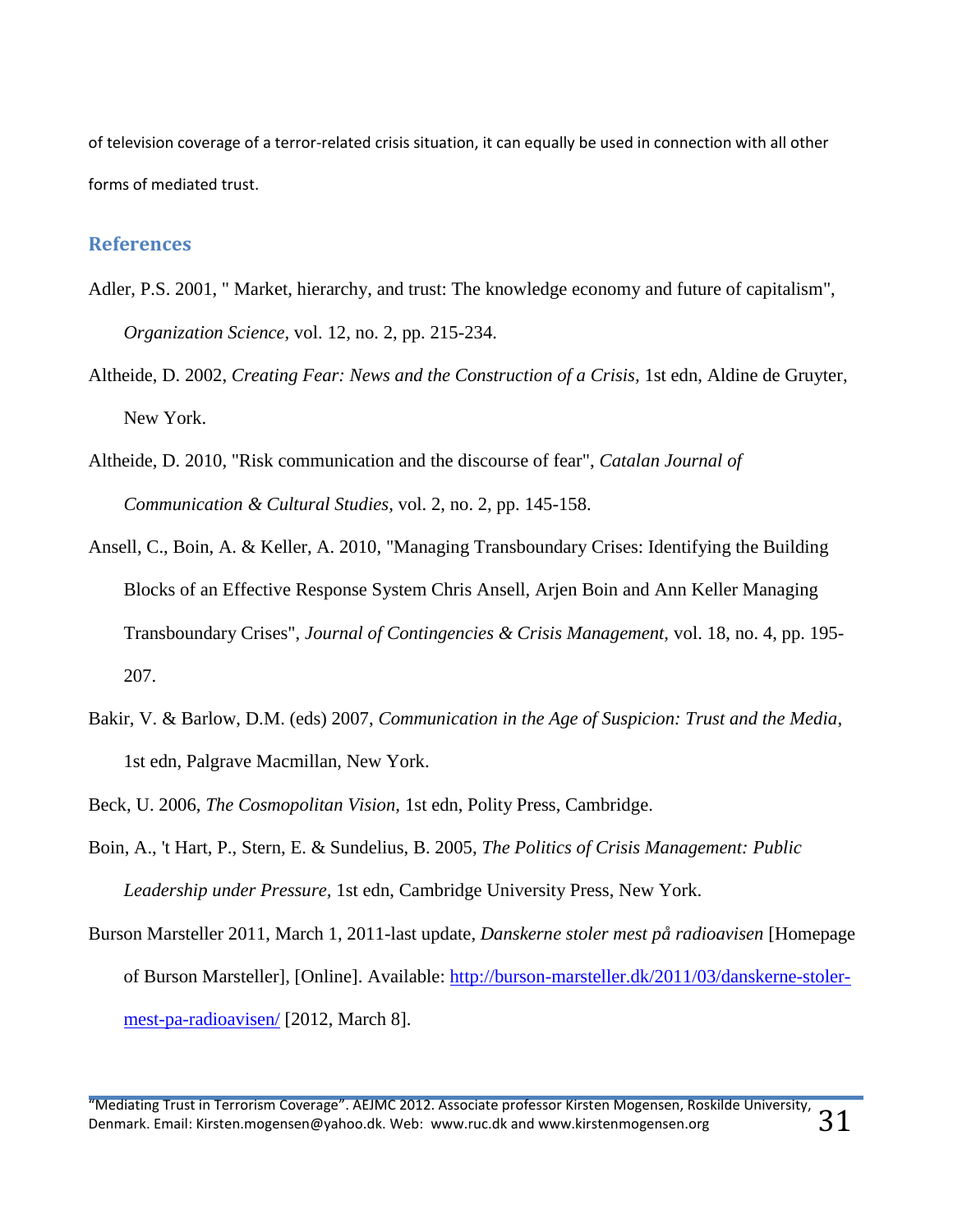- Carey, J.W. 2002, "American Journalism on, before and after September 11" in *Journalism after September 11*, eds. B. Zelizer & S. Allan, 1st edn, Routledge, New York, pp. 71-71-90.
- Carrol, C.E. (ed) 2011, *Corporate Reputation and the News Media: Agenda-setting within Buiness News Coverage in Developed, Emerging, and Frontier Markets*, 1st edn, Taylor & Francis, New York.
- Clarke, Richard A. 2004, *Against All Enemies: Inside America's War on Terror*, 1 st edn, Simon & Schuster, London.
- Clayman, M.L., Manganello, J.A., Viswanath, K., Hesse, B.W. & Arora, N.K. 2010, "Providing Health Messages to Hispanics/Latinos: Understanding the Importance of Language, Trust in Health Information Sources, and Media Use", *Journal of health communication,* vol. 15, pp. 252-263.
- Conboy, K. 2006, *The Second Front: Inside Asia's Most Dangerous Terrorist Network,* 1st edn, Equinox Publishing, Jakarta, Indonesia.
- Edelman 2012, *, Edelman Trust Baromenter: Executive Summary* [Homepage of Edelman Consulting], [Online]. Available: [http://www.scribd.com/doc/79026497/2012-Edelman-Trust-Barometer-](http://www.scribd.com/doc/79026497/2012-Edelman-Trust-Barometer-Executive-Summary)[Executive-Summary](http://www.scribd.com/doc/79026497/2012-Edelman-Trust-Barometer-Executive-Summary) [2012, March 8].
- Eide, E., Kunelius, R. & Phillips, A. 2008, *Transnational Media Events. The Mohammed Cartoons and the Imagined Clash of Civilizations,* 1st edn, Nordicom, Göteborg, Sweden.

Erikson, E.H. 1993, *Childhood and society,* 1st edn, W.W. Norton & Company, New York.

- Evans, R. 2012, Friday 27 January 2012-last update*, Building Trust* [Homepage of World Economic Forum], [Online]. Available:<http://www.weforum.org/s?s=trust> [2012, February 17].
- Frewer, L. 2003, "Trust, transparency and social context: Implications for the social amplification of risk" in *The social amplification of risk*, eds. N. Pidgeon, R.E. Kasperson & P. Slovic, Cambridge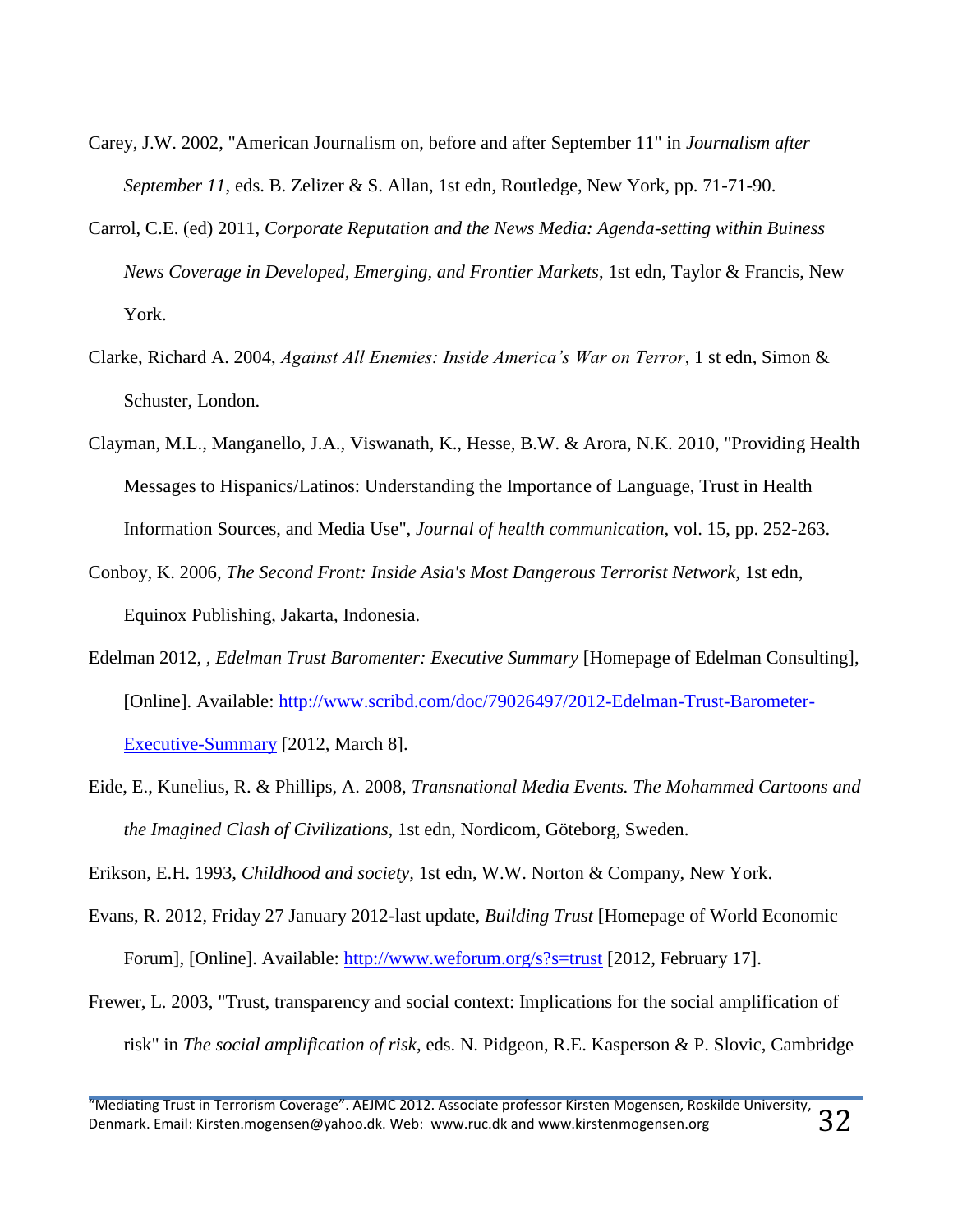University Press, Cambridge, UK, pp. 123-123-137.

Giddens, A. 1999, *Runaway World,* 1st edn, Profile Books, London.

- Gilbert, A., Hirschkorn, P., Murphy, M., Walensky, R. & Stephens, M. 2002, *Covering Catastrophe: Broadcast Journalists Report September 11,* 1st edn, Bonus Books, Chicago, USA.
- Gilson, L. 2003, "Trust and the development of health care as a social institution", *Social Science and Medicine,* vol. 56, no. 7, pp. 1453-1453-1468.
- Greenberg, B.S. (ed) 2002, *Communication and Terrorism: Public and Media Responses to 9/11*, 1st edn, Hampton Press, Cresskill, New Jersey.

Habermas, J. 1997, *Between Facts and Norms,* 1st edn, Polity Press, Cambridge.

- Harrison, S.J., Todd, Z. & Lawton, R. 2008, "Talk About Terrorism and the Media: Communicating With the Conduit Metaphor", *Communication, Culture & Critique,* vol. 1, no. 4, pp. 378-395.
- Izard, R. & Perkins, J. (eds) 2011, *Lessons from Ground Zero: Media Response to Terror*, 1st edn, Transaction Publisher, New Brunswick, New Jersey.
- Jackob, N.G.E. 2010, "No Alternatives? The Relationship between Perceived Media Dependency, Use of Alternative Information Sources, and General Trust in Mass Media", *International Journal of Communication (19328036),* vol. 4, pp. 589-606.
- Long, P. & Wall, T. 2009, *Media Studies: Texts, Production and Context,* 1st edn, Pearson Education Limited, Essex, England.

Luhman, N. 2008, *Risk. A Sociological Theory,* 1st edn, Aldine Transaction, London.

Mehta, A. 2007, "Trust in Time of Crisis: The Mass Media as a Guardian of Trust" in *Communication in the Age of Suspicion: Trust and the Media*, eds. V. Bakir & D.M. Barlow, 1st edn, Palgrave Macmillan, New York, pp. 155-155-166.

<sup>&</sup>quot;Mediating Trust in Terrorism Coverage". AEJMC 2012. Associate professor Kirsten Mogensen, Roskilde University, Denmark. Email: Kirsten.mogensen@yahoo.dk. Web: www.ruc.dk and www.kirstenmogensen.org  $33$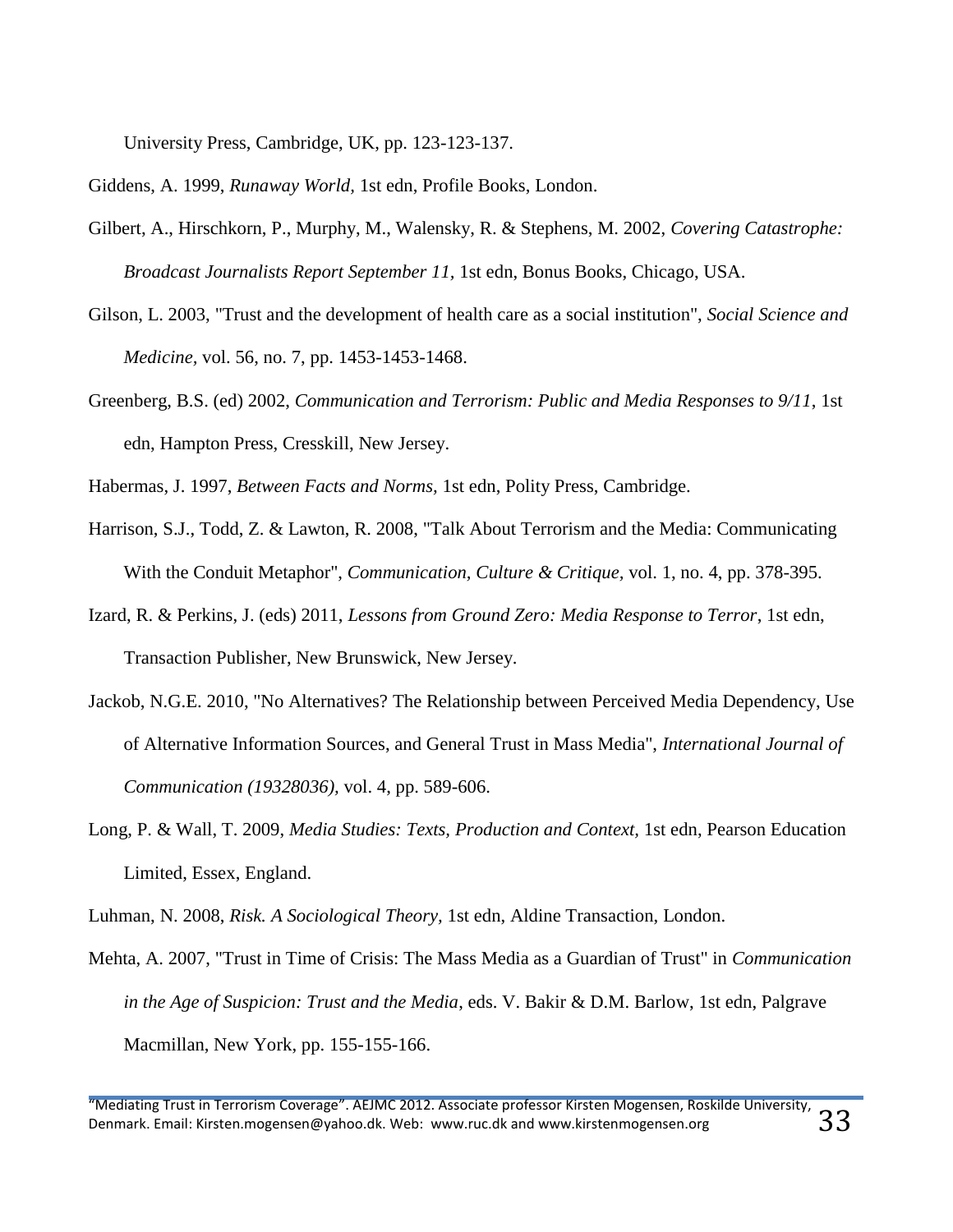- Meredith, L.S., Eisenman, D.P., Rhodes, H., Ryan, G. & Long, A. 2007, "Trust Influences Response to Public Health Messages During a Bioterrorist Event", *Journal of health communication,* vol. 12, no. 3, pp. 217-232.
- Mogensen, K. 2011A, September 19, 2011-last update*,* 
	- *Journalistik under Terrorangreb : Casestudie af amerikanske tv-journalisters normer for dækningen af 911: Baggrundsrapport* [Homepage of RUC], [Online]. Available: [http://rucforsk.ruc.dk/site/da/publications/journalistik-under-terrorangreb%288343e37a-76f5-](http://rucforsk.ruc.dk/site/da/publications/journalistik-under-terrorangreb%288343e37a-76f5-4cdb-85a6-15b71c6bdab1%29.html) [4cdb-85a6-15b71c6bdab1%29.html](http://rucforsk.ruc.dk/site/da/publications/journalistik-under-terrorangreb%288343e37a-76f5-4cdb-85a6-15b71c6bdab1%29.html) [2012, March 8, 2012].
- Mogensen, K. 2011B, "From Chaos to Mourning: The Case of CNN" in *Lessons from Ground Zero: Media Responses to Terror*, eds. R. Izard & J. Perkins, 1st edn, Transaction Publishers, New Brunswick, New Jersey, pp. 15-15-32.
- Mogensen, K. 2011C, "Journalististic Norms: The Media as Shepherd" in *Lessons from Ground Zero: Media Response to Terror*, eds. R. Izard & J. Perkins, 1st edn, Transaction Publishers, New Brunswick, New Jersey, pp. 61-61-78.
- Mogensen, K. 2011D, *The ontology of: Mediated Trust in the Innovation Ecosystem*, Paper presented to Second Seminar of the Nordic Research Network on Trust within and between Organizations, November 23-24. edn, Roskilde University.
- Mogensen, K. 2010, "Udforskning af journalistiske moralnormer: Når idealer konfronteres med praksis" in *Den oplevede virkelighed. 11 eksempler på kvalitativ metode i praksis*, ed. T. Bjørner, 1st edn, Aalborg Universitetsforlag, Aalborg, Denmark, pp. 199-199-218.
- Mogensen, K. 2008, " Journalism during terror attacks", *Media, War & Conflict, Vol.1 (1): 31-49. Los Angeles, London, New Delhi and Singapore: Sage.,* vol. 1, no. 1, pp. 31-31-49.

<sup>&</sup>quot;Mediating Trust in Terrorism Coverage". AEJMC 2012. Associate professor Kirsten Mogensen, Roskilde University,  $\,34$ Denmark. Email: Kirsten.mogensen@yahoo.dk. Web: www.ruc.dk and www.kirstenmogensen.org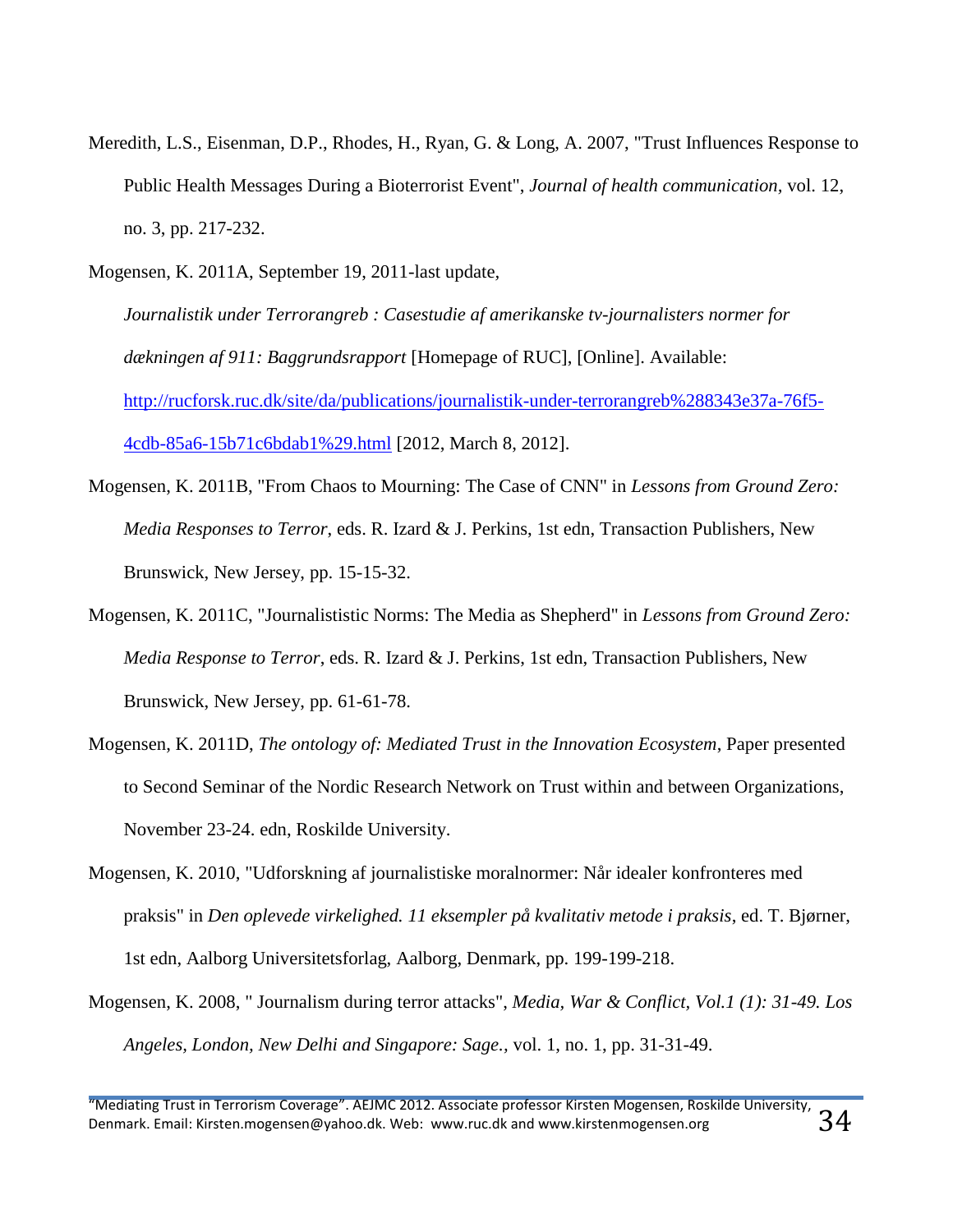- Mogensen, K. 2007, "How U.S. TV Journalists talk about Objectivity in 9/11 Coverage" in *How the World's News Media Reacted to 9/11: Essays from Around the Globe Edited*, ed. T. Pludowski, 1st edn, Marquette Books, Spokane, Washington, pp. 301-301-318.
- Mogensen, K. & Izard, R. 2010, "Public Polls: Journalists Get Good Marks" in *Covering Disaster: Lessons from Media Coverage of Katrina and Rita*, eds. R. Izard & J. Perkins, 1st edn, Transaction Publishers, New Brunswick, New Jersey, pp. 103-103-109.
- Mogensen, K., Lindsay, L., Li, X., Perkins, J. & Beardsley, M. 2002, "How TV News Covered the Crisis: The Content of CNN, CBS, ABC, NBC and Fox" in *Communication and Terrorism: Public and Media Responses to 9/11*, ed. B. Greenberg, 1st edn, Hampton Press, New Jersey, pp. 101- 101-120.
- Neal, A.G. 1998, *National Trauma & Collective Memory: Major Events in the American Century*, 1st edn, M. E. Sharpe, inc, New York.
- Nohrstedt, S.A. (ed) 2010, *Communicating Risks: Towards the Threat Society?*, 1st edn, Nordicom, Göteborg, Sweden.
- Pew 2011, September 22, 2011-last update*,*

*Press Widely Criticized, But Trusted More than Other Information Sources.Views of the News Media: 1985-2011* [Homepage of Pew Research Center], [Online]. Available: [http://www.people](http://www.people-press.org/2011/09/22/press-widely-criticized-but-trusted-more-than-other-institutions/)[press.org/2011/09/22/press-widely-criticized-but-trusted-more-than-other-institutions/](http://www.people-press.org/2011/09/22/press-widely-criticized-but-trusted-more-than-other-institutions/) [2012, March 8].

Richards, B. 2007, "Terrorism and the Microdynamics of Trust" in *Communication in the Age of Suspicion: trust and the Media*, eds. V. Bakir & D.M. Barlow, 1st edn, Palgrave Macmillan, New York, pp. 64-64-74.

<sup>&</sup>quot;Mediating Trust in Terrorism Coverage". AEJMC 2012. Associate professor Kirsten Mogensen, Roskilde University, Denmark. Email: Kirsten.mogensen@yahoo.dk. Web: www.ruc.dk and www.kirstenmogensen.org  $35$